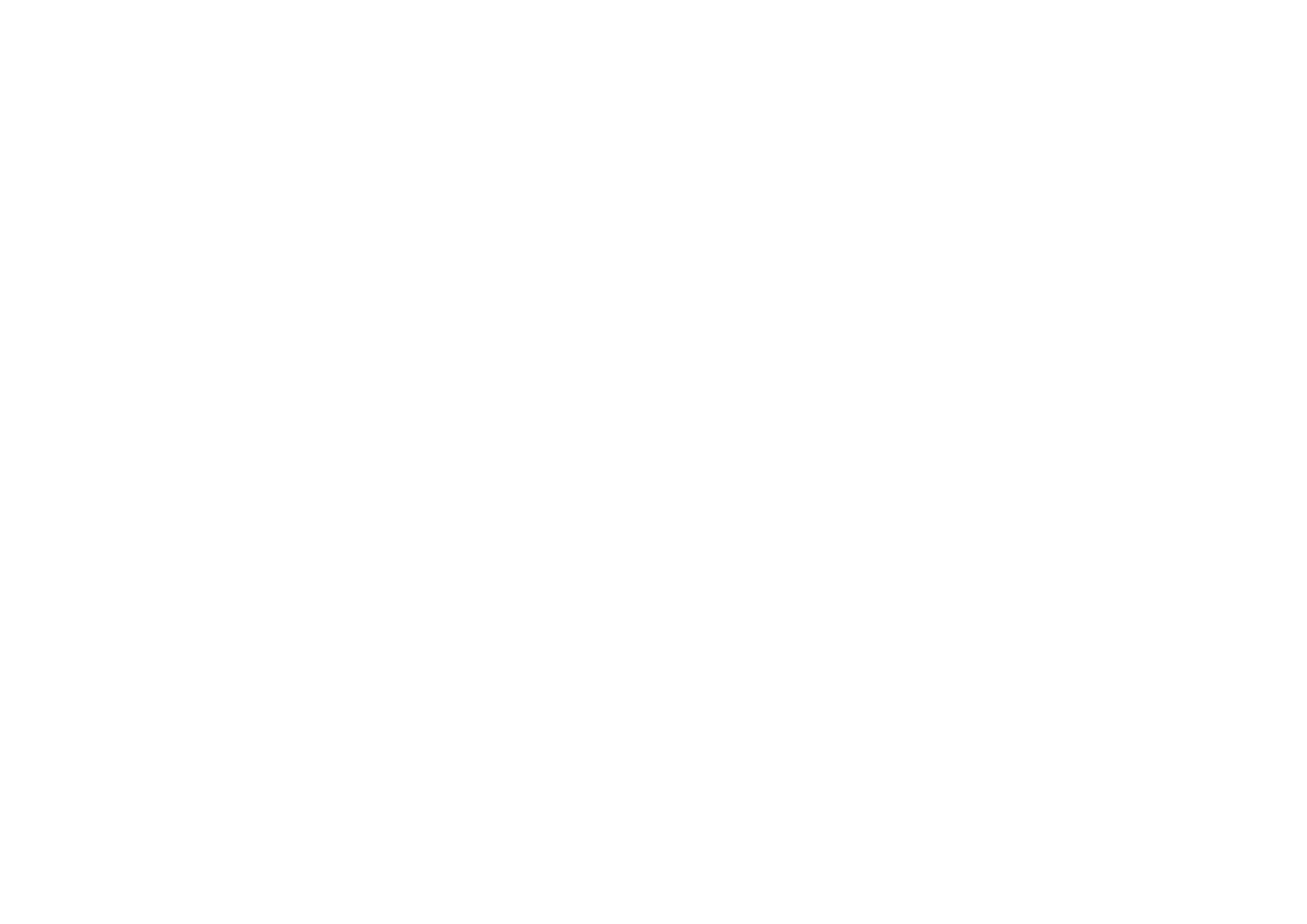Autori: Stefania Ardizzoni, Elisa Cacciatori, Alessandro Cavia, Lisa Colpo, Marco Guiati, Daniela Lai, Eleonora Pagan, Sara Procopio Santagata Curatori: Adele Ballarini, Maria Benedetti, Antonella Mascio Grafica: Adele Ballarini

Si ringraziano per la preziosa collaborazione: Maria Cecilia Bizzarri, Giovanni Ginocchini, Alice Prospero

Ottobre 2008, Bologna

Il Laboratorio sulla comunicazione del PSC (Corso di Laurea Specialistica COM-PASS) fa parte delle attività previste dalla collaborazione scientifica realizzata tra il Comune di Bologna - Settore Territorio e Urbanistica e l'Università di Bologna - Dipartimento di Discipline della Comunicazione.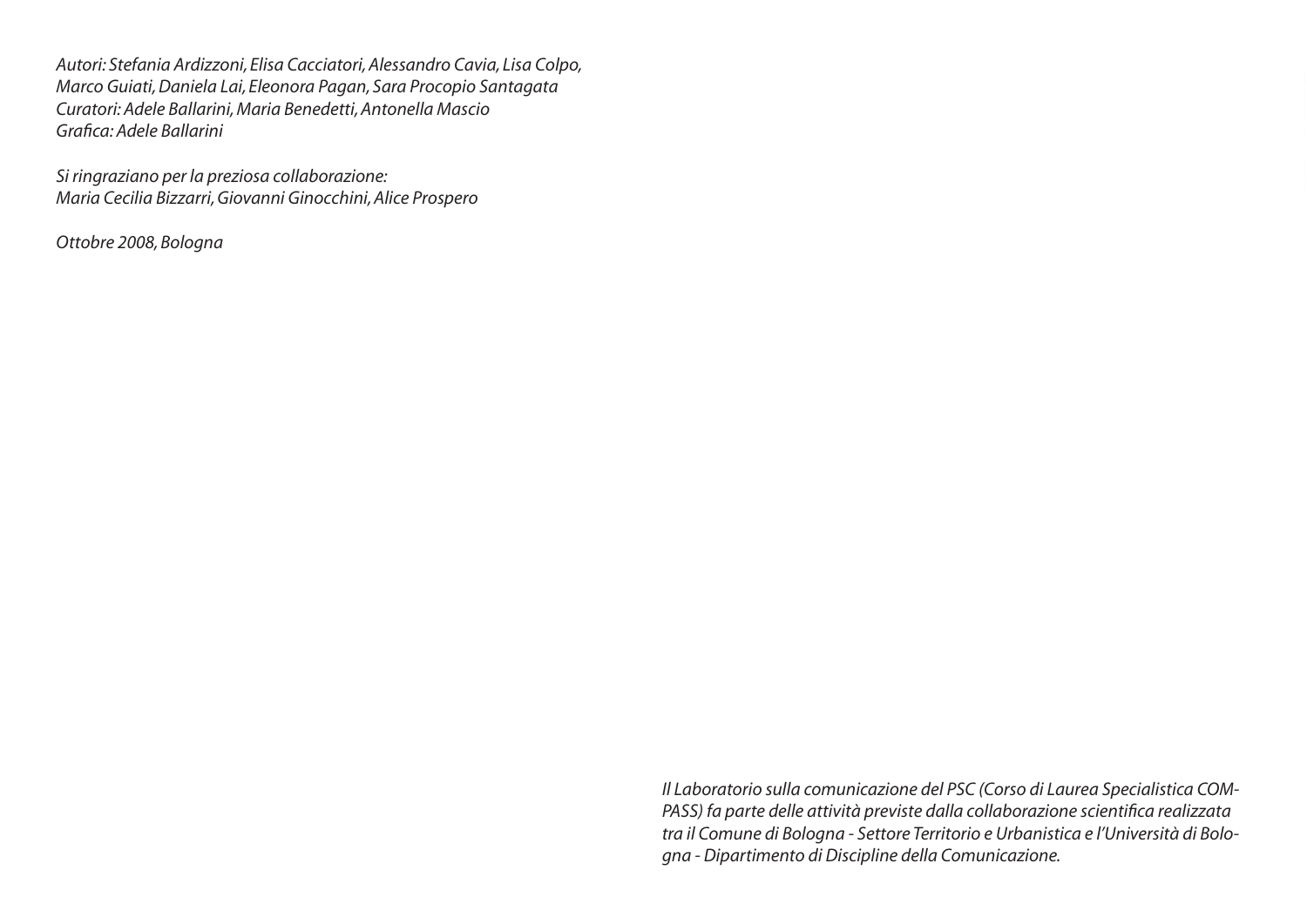## **Esommario**

| <b>prefazione</b> di Roberto Grandi              |    |
|--------------------------------------------------|----|
| <b>introduzione</b> di Antonella Mascio          | 8  |
| <b>premessa metodologica</b> di Antonella Mascio | 9  |
| restituzione dei risultati                       | 11 |
| <b>PARTECIPAZIONE</b>                            | 13 |
| <b>GRADIMENTO DELLE INIZIATIVE</b>               | 16 |
| LE OPINIONI SUL PSC<br>E IL FUTURO DI BOLOGNA    | 21 |
| note                                             |    |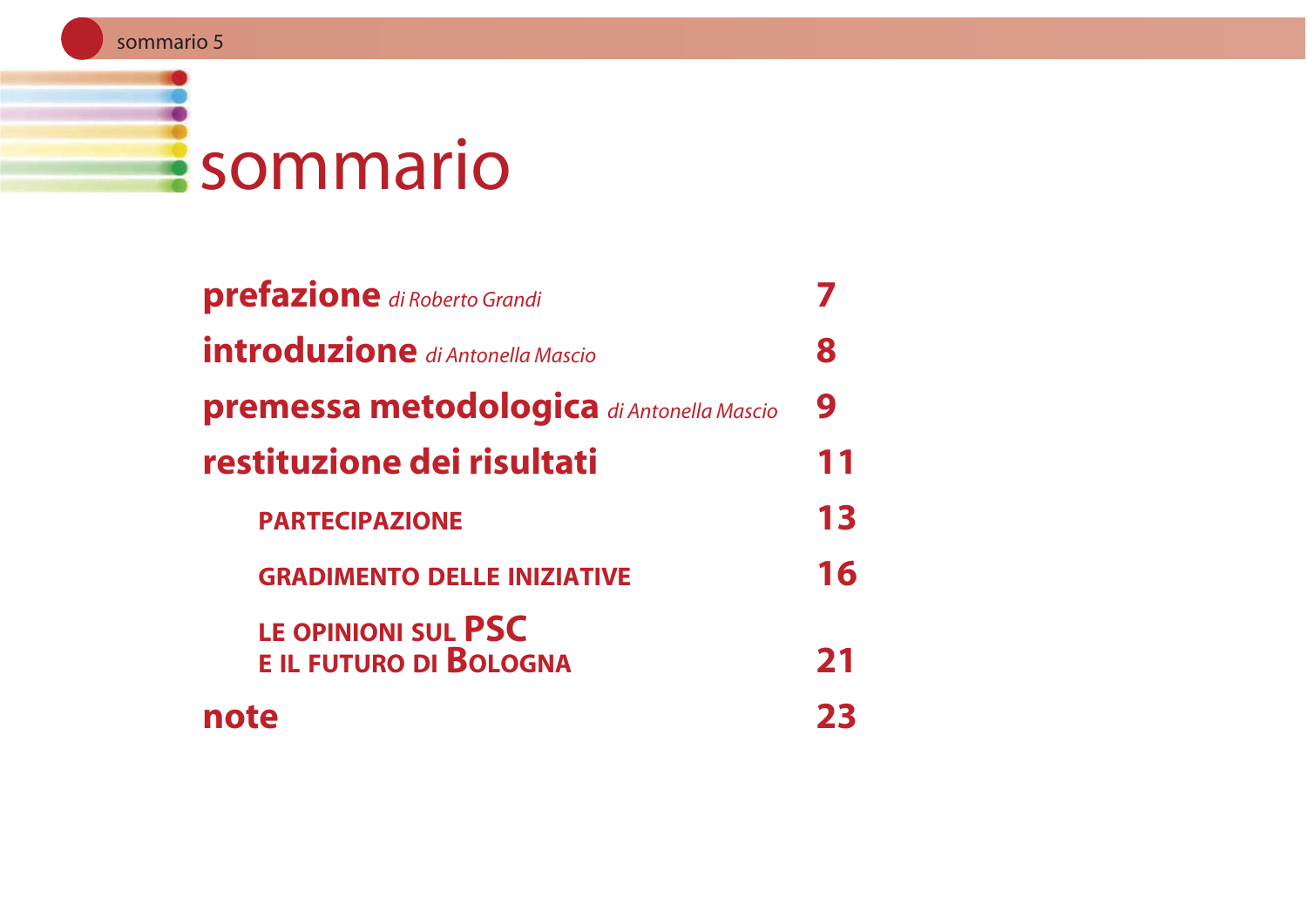#### prefazione 6

### prefazione di Roberto Grandi

Questa sintetica pubblicazione affronta due temi: uno in maniera esplicita e uno in maniera più implicita, sotto traccia.

Il primo fa riferimento alla problematica degli strumenti di partecipazione e inclusione che le pubbliche amministrazioni utilizzano in varie parti del mondo per coinvolgere i cittadini quali co-protagonisti dei processi decisionali che li riguardano.

Il secondo tema, quello meno evidente, fa riferimento alle modificazioni intervenute nei sistemi di istruzione superiore in Europa attraverso quella iniziativa conosciuta come "Processo di Bologna", in quanto *i Ministri dell'Istruzione Superiore Europei che* hanno sottoscritto la "Dichiarazione di Bologna" lo hanno fatto nell'Aula Magna del nostro Ateneo nel 1999. All'interno dell'obiettivo strategico della armonizzazione dei sistemi universitari europei il Processo di Bologna ha sottolineato come la libertà e autonomia delle università non possa andare disgiunta dalla responsabilità sociale. Questa apertura dei nostri atenei nei confronti della società si sta sviluppando secondo varie dimensioni, una delle quali è la realizzazione di Laboratori che affrontano problematiche di ricerca socialmente rilevanti. La ricerca documentata in questa pagine è il frutto di uno di questi Laboratori, coordinato dalla dottoressa Antonella Mascio, all'interno della Laurea Specialistica in Comunicazione Pubblica, Sociale e Politica nell'anno accademico 2007/08.

L'oggetto dell'attività laboratoriale è quello che abbiamo definito come il tema esplicito di questo scritto: l'organizzazione di momenti di partecipazione, se non di vera e propria inclusione, nelle decisioni che riquardano le politiche del territorio e che di conseguenza corrispondono ad azioni che incidono – o incideranno – nella vita auotidiana di tutti, sia di chi vive le città, sia di chi le amministra.

In questo contesto, in una scala locale, si situano le attività svolte per comunicare il PSC di Bologna, strumento complesso che quiderà una serie di cambiamenti della città e che l'Amministrazione ha deciso di fare conoscere in vari modi ai cittadini.

I forum e i trekking del periodo ottobre 2007 – gennaio 2008 sono l'ultimo passo di un percorso connotato da varie iniziative e si inseriscono in un piano di comunicazione studiato e redatto da un team di ricerca composto da esperti del Settore Territorio e Urbanistica del Comune di Bologna e da giovani ricercatrici del Dipartimento di Discipline della Comunicazione dell'Università di Bologna. La valutazione e il gradimento di queste proposte delineano un quadro innovativo e interessante per più motivi:

- si inseriscono in un processo di confronto e di collaborazione fra ricerca scientifica e amministrazione locale, mostrando la necessità e l'efficacia di un lavoro congiunto fra competenze diverse:
- indicano all'analista la possibilità di definire le "buone pratiche" messe in campo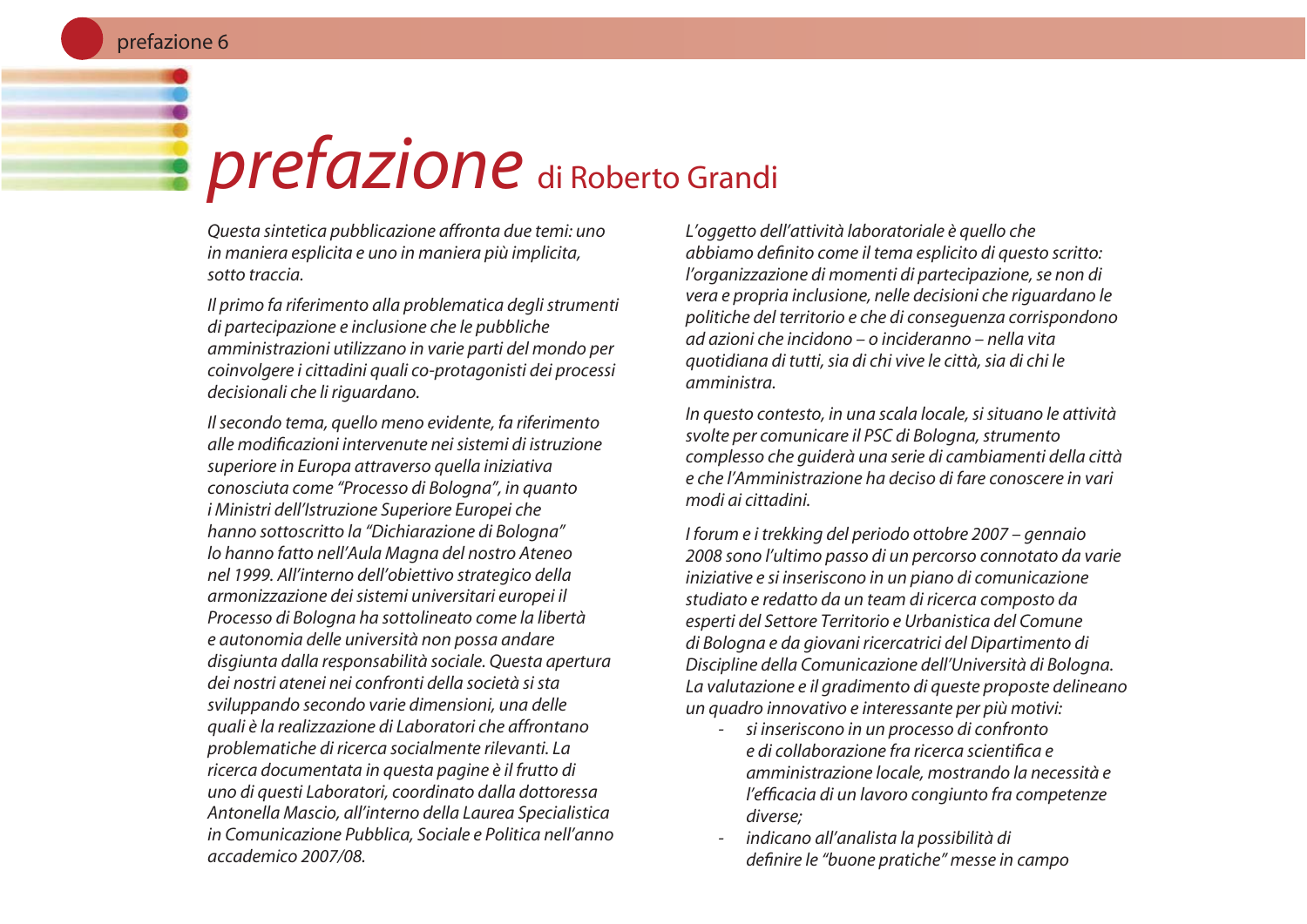*dall'Amministrazione e riconosciute dai suoi CITTADINIPOTENDOLESELEZIONAREERIUTILIZZAREPER progetti futuri di comunicazione:* 

- *SICONlGURANOCOMEOPERAZIONIATTRAVERSOCUI VIENEDATALAPAROLADIRETTAMENTEAICITTADINIA* conclusione di un percorso di partecipazione, *PERESAMINAREILLOROPUNTODIVISTALELORO NECESSITÌLELOROCRITICHEEGLIASPETTIPOSITIVICHE RACCONTANO Nelle interviste:*
- mostrano anche, nello stesso tempo, la fragilità di questi strumenti, stretti all'interno di percorsi *AMMINISTRATIVICHESIMUOVONOTRAESIGENZEDI* efficacia funzionale, da un lato, e aperture alla trasparenza, dall'altro.

L'applicazione degli strumenti di partecipazione offre ai cittadini la possibilità di entrare a far parte delle *SCELTEFUTUREINDIRIZZANDOL!MMINISTRAZIONEVERSO POSSIBILITÌDIOSSERVAZIONEDELTESSUTOURBANOSEGUENDO prospettive diverse: squardi di persone differenti per* età, sesso, zone di residenza, unite dalla passione per la partecipazione al futuro della loro città. Quando la partecipazione sviluppa tutte le possibili potenzialità *POSITIVELAMMINISTRAZIONEEICITTADINIDIVENGONO* partner attivi del processo comunicativo, composto da *SCAMBI di pareri e soprattutto da pratiche di ascolto. Per MEZZODELLATTIVITÌLABORATORIALEILPROCESSODIASCOLTO EPARTECIPAZIONEÒSTATOSEGUITOlNOALSUOMOMENTO CONClusivo, ossia alla valutazione delle attività di COMUNICAZIONE,ANALISIDIQUESTEFASIMOSTRAUNA*

realtà - talvolta segnata da diffidenze reciproche - ma *SOSTANZIALMENTEPOSITIVAVIENEMESSOINLUCELINIZIO DIUNDIALOGOFRACITTADINIE!MMINISTRAZIONECHEPUÛ* portare a risultati futuri, in particolare se si manifesta una *PRECISAVOLONTÌPOLITICAAFAVOREDEIPROCESSIINCLUSIVIE SESIATTIVANOQUEGLISTRUMENTICHEDANNOAICITTADINILA Sensazione di avere un ruolo attivo e importante.* 

prefazione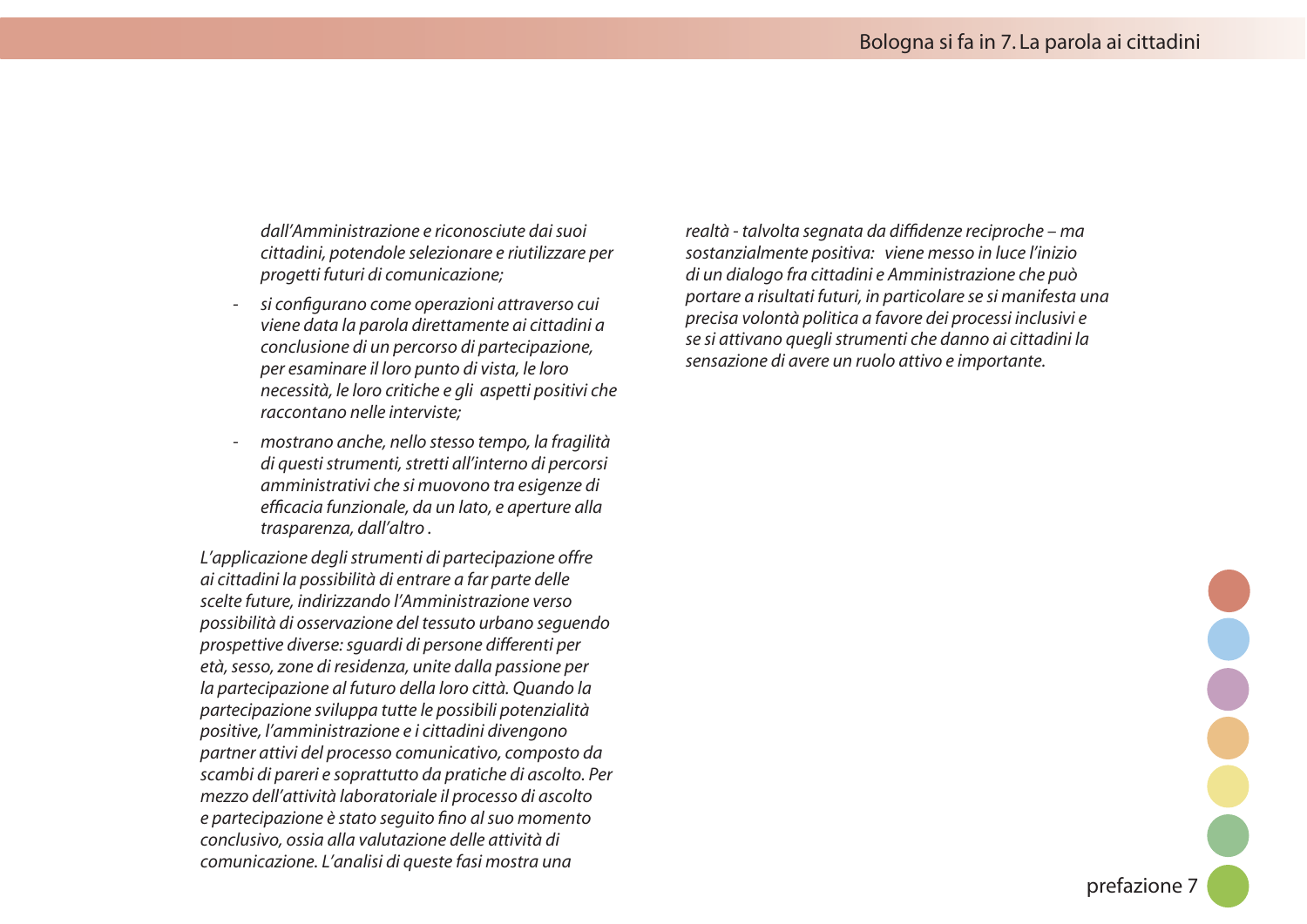# **Eintroduzione**

#### "Bologna si fa in Sette": un percorso di partecipazione

Nel periodo ottobre 2007 – gennaio 2008 il Settore Territorio e Urbanistica e l'Urban Center del Comune di Bologna hanno organizzato una serie di incontri destinati ai cittadini allo scopo di far conoscere le principali caratteristiche del PSC (Piano Strutturale Comunale) in fase di approvazione.

Per descrivere il PSC nei suoi progetti principali sono state utilizzate le "Sette città" (città della Ferrovia, città della Tangenziale, città della Collina, città del Reno, città del Savena, città della via Emilia Ponente, città della via Emilia Levante), figure del territorio attraverso le quali Bologna viene immaginata in una prospettiva futura. Ai momenti di incontro e discussione con i cittadini (i forum) sono di volta in volta seguite le passeggiate e le escursioni del territorio (i trekking), per osservare da vicino i luoghi interessati in compagnia dei tecnici specializzati del Settore Territorio e Urbanistica del Comune di Boloana.

L'intero percorso è stato affiancato da un lavoro di monitoraggio ed analisi svolto da un gruppo di esperti del Dipartimento di Comunicazione, Università di Bologna, diretto dal Prof. Roberto Grandi, docente di Comunicazione Pubblica.

Presso lo stesso Dipartimento è stato organizzato un laboratorio legato alla comunicazione del PSC di Bologna, interno alle attività del Corso di Laurea Specialistica in Scienze della Comunicazione Pubblica. Sociale e Politica, a cui hanno partecipato otto studenti, con i quali è stato realizzato il lavoro che prende corpo in queste pagine.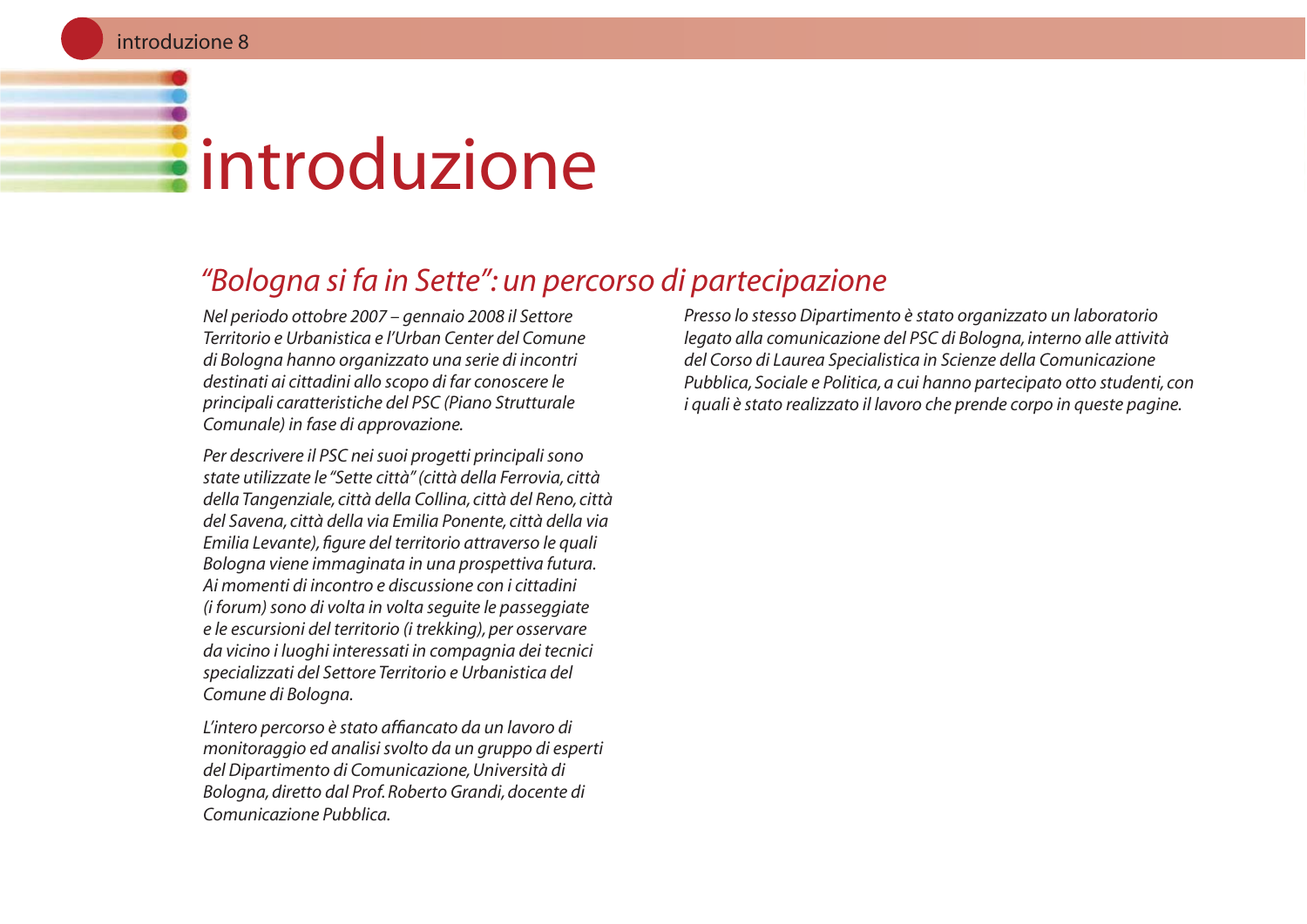### premessa metodologica

#### COMPOSIZIONE DEL OUESTIONARIO

La necessità di interpellare direttamente i cittadini è stata dettata dall'esigenza di avere un loro feed back, utile per valutare l'efficacia del percorso "Bologna si fa in sette". Per raggiungere questo scopo con gli studenti è stato elaborato un questionario basato su tre obiettivi principali: - proporre una riflessione sulle modalità di partecipazione realizzate dal Settore Territorio e Urbanistica. - tentare di valutare il **gradimento** delle iniziative (forum e trekking),

- monitorare il grado di effettiva conoscenza da parte dei cittadini del PSC, ovvero dello strumento attraverso il quale è possibile immaginare la Bologna del futuro. Come verrà ampiamente discusso nelle pagine sequenti, il questionario si è rivelato un utile strumento per rilevare sia le opinioni dei partecipanti alle iniziative, sia il parere di coloro che erano venuti a conoscenza delle stesse. In particolare lo studio dell'aspetto legato alla comunicazione degli eventi ha dato risultati interessanti e ha favorito lo stabilirsi di un clima di credibilità e fiducia fra l'Istituzione e i suoi cittadini.

#### CAMPIONE

Un problema che ci siamo posti all'inizio del percorso di ricerca è stato quello legato alla definizione del campione da interpellare. Abbiamo scelto di utlizzare Internet per sottoporre il nostro questionario, utilizzando una serie di indirizzi di e-mail rilasciati spontaneamente dai cittadini che negli ultimi anni hanno partecipato alle iniziative inclusive organizzate dal Comune.

Tramite e-mail è stato attivato un primo contatto formale con 320 soggetti, realizzato mediante la spedizione di una lettera ufficiale firmata dall'Università di Bologna e dal Settore Territorio e Urbanistica, con la quale si avvisava del lavoro di ricerca in corso. Le persone che hanno risposto affermativamente a questa prima e-mail sono state incluse nella spedizione del questionario. Il campione si è quindi autoselezionato: 74 sono i soggetti che hanno restituito il questionario compilato e che rappresentano un pubblico selezionato, informato e istruito sulle attività partecipative condotte dal Settore Territorio e Urbanistica e dall'Urban Center, nonchè competente sugli argomenti trattati.

Per questi motivi il campione utilizzato non può essere considerato rappresentativo dell'intera città di Bologna; i dati che di seguito presentiamo non vanno perchiò estesi a tutta la cittadinanza ma possono essere considerati come un primo momento di riflessione e valutazione delle attività realizzate

#### MEZZO UTILIZZATO

Il questionario è stato spedito attraverso l'e-mail, utilizzando dunque una modalità asincrona peculiare. A differenza del contatto diretto faceto-face fra ricercatore e pubblici di riferimento, l'utilizzo di Internet predispone un ambiente che per certi versi si configura come "freddo" poiché non permette di cogliere quell'insieme di aspetti tipici della relazione (squardi, toni di voce, gesti,.). In linea con questa prospettiva si rintracciano però anche delle caratteristiche positive offerte dal mezzo, quali ad esempio il fatto che il soggetto possa rispondere rimanendo comodamente seduto davanti al proprio PC, all'interno di un contesto che gli è "proprio"; elementi capaci di generare un senso di sicurezza e di "contenimento protettivo" che possono risultare di grande aiuto psicologico nella compilazione dei questionari. In sostanza se da un lato l'uso dell'e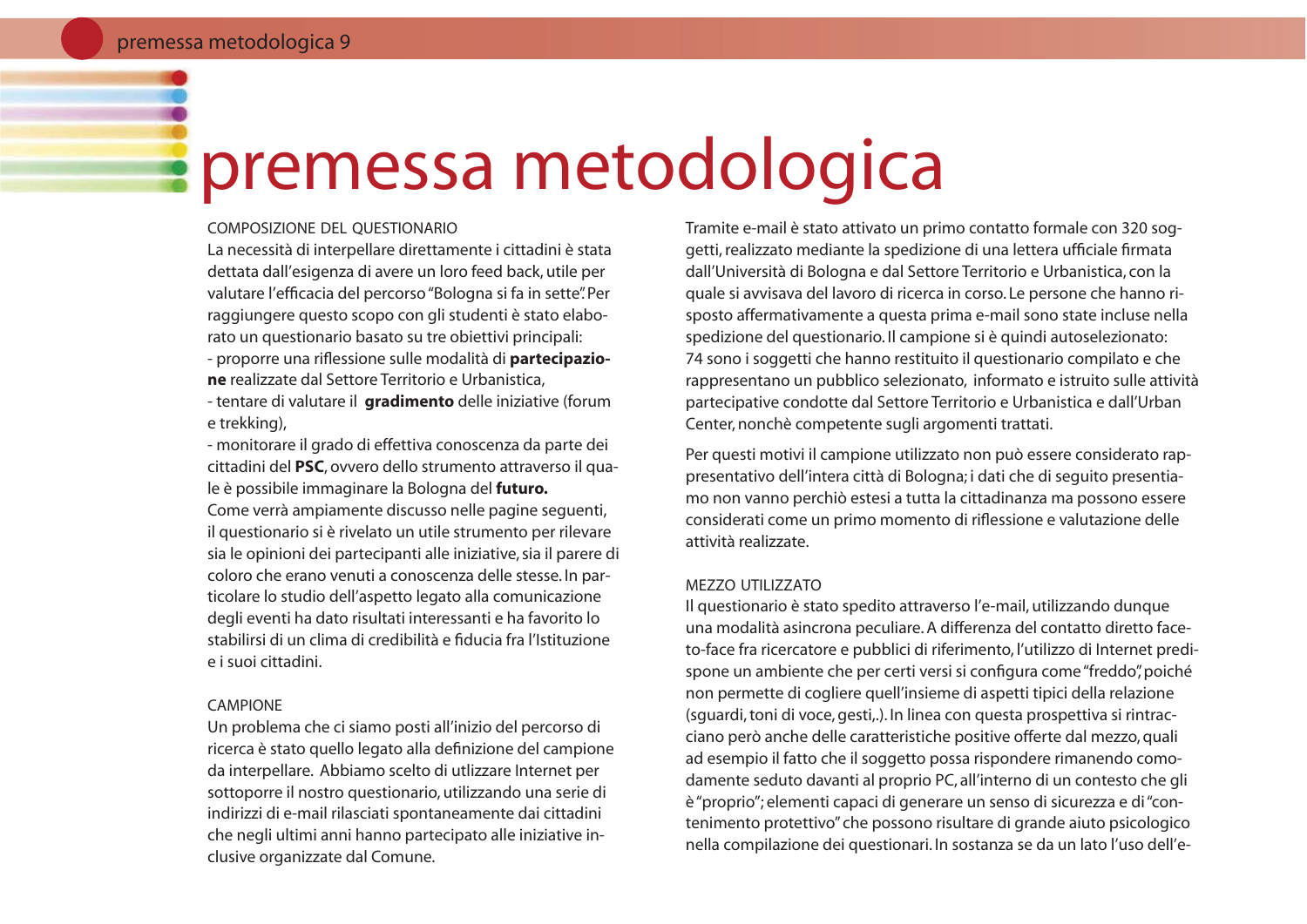mail determina una perdita di elementi importanti per l'interpretazione delle risposte dei questionari (feedback basato su elementi emozionali), dall'altro favorisce la disponibilità dell'utente ad evitare giochi di parole, proponendo risposte che puntanto direttamente al cuore dei problemi, senza il timore di colpire la sensibilità dell'intervistatore.

Si può dunque affermare che l'intervista via e-mail:

• riduce la distanza fra intervistatore e intervistato (l'intervistato si sente sullo stesso piano dell'intervistatore)

· non impone temporalità (si possono leggere le domande e decidere di rispondere in un secondo momento)

• talvolta produce maggiore intimità (proprio per il fatto di essere in un ambiente "proprio" e "confortevole" da cui rispondere)

· propone uno scambio comunicativo facilitato per "de-individualizzazione" e "anonimato visivo" (l'intervistato non si mostra e di consequenza non si sente sotto analisi a 360 gradi)

· riduce i processi di generalizzazione di status (costruzione della fiducia dell'altro attraverso script e stereotipi).

L'alto grado di coinvolgimento dei soggetti del campione verso i temi trattati nel questionario ha avuto degli esiti positivi su più fronti:

· le difficoltà che il mezzo determina sembrano non aver avuto consequenze nella partecipazione di determinate fasce d'età: come vedremo nelle prossime pagine, i risultati mostrano che la fascia dai 46 ai 65 anni è la più rappresentata e non, come ci si poteva aspettare, quella fino ai 45. Ciò dimostra che nonostante Internet e i nuovi media siano generalmente molto utilizzati dalle nuove generazioni, anche le persone di mezza età e gli anziani hanno saputo e voluto utilizzare l'e-mail per partecipare al questionario; · abbiamo riscontrato una volontà di partecipazione che emerge in particolar modo dall'impegno dimostrato nell'elaboraazione delle risposte aperte; · l'interesse verso le iniziative proposte dal Settore Territorio e Urba-

nistica non solo è emerso dalle risposte, ma ha avuto degli effetti sul questionario stesso, che è stato da molti considerato una sorta di prosecuzione del progetto partecipativo, con funzione di ascolto "personalizzato";

· in alcuni casi si è trattato di vero e proprio entusiasmo: alcuni questionari testimoniano la volontà di partecipare alle scelte dell'Amministrazione Comunale, mettendo in gioco una propria responsabilità civica.

Naturalmente vanno segnalate anche le difficoltà legate alla scelta di realizzare un questionario tramite l'ambiente online: alcune domande possono andare totalmente evase, a differenza di ciò che accade quando il contatto fra intervistatore e intervistato è face-to-face e dunque l'uno può insistere sull'altro per tentare di avere dei dati o per motivare la scelta di non darne. Si tratta di "buchi" nel questionario che il ricercatore non può riempire e che vanno indicati nell'interpretazione generale del campione.

Nel nostro questionario erano presenti anche alcune domande a risposta "aperta" dove l'intervistato aveva la possibilità di utilizzare tutto lo spazio che voleva per dare il suo contributo. In questi casi può succedere di allontanarsi dal tema della domanda, dato che il controllo dell'intervistatore è ovviamente pressoché inesistente. Di fatto però testimonia – di nuovo - un voler prendere la parola, in un contesto predisposto all'ascolto, per dire la propria opinione, per sentirsi ascoltato/a, per partecipare al futuro della città, tutti aspetti positivi, che vanno ben al di là dei risultati stessi del questionario.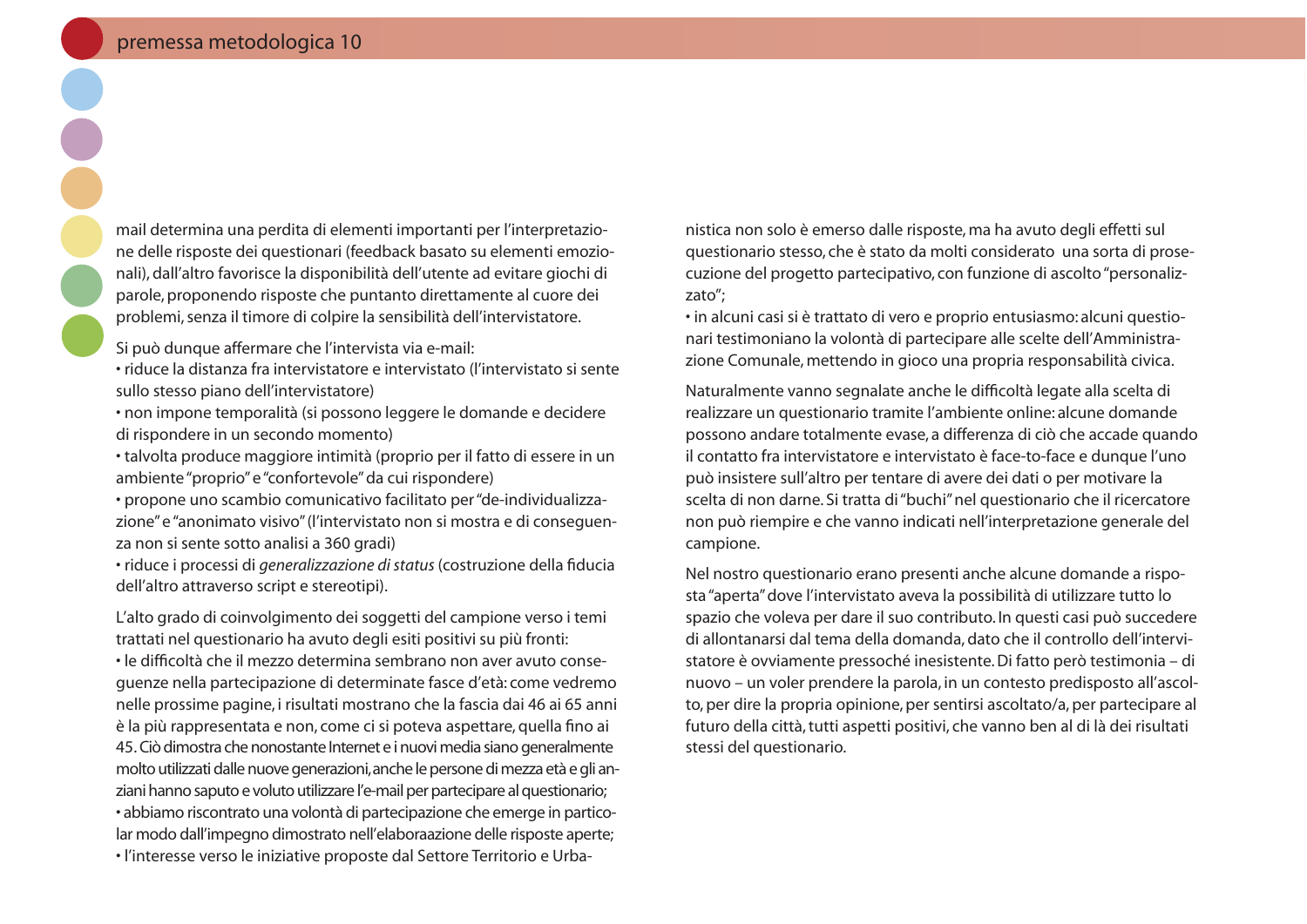### restituzione dei risultati

#### **DESCRIZIONE DEL CAMPIONE**

Come sottolineato nell'introduzione, il campione inizialmente definito dal gruppo di ricerca<sup>1</sup> è stato ridimensionato in maniera importante mediante un processo di autoselezione. I dati di seguito riportati sono il frutto dell'analisi effettuata su 74 questionari compilati correttamente e restituiti in tempo utile.

La distribuzione del campione rispetto al **genere** risulta abbastanza equilibrata, nonostante una sovrarappresentazione degli uomini (59%) rispetto alle donne (38%). L'età media degli intervistati è di 48 anni e, complessivamente, più della metà del campione ha un'età compresa tra 46 e  $65$  anni<sup>2</sup>.

È una delle ragioni per cui, come emerge dall'analisi dei dati sull'occupazione, pochi sono i soggetti in posizione non lavorativa (sul totale, 23 sono pensionati, studenti o disoccupati). La maggioranza, lavoratori dipendenti ed autonomi, svolge attività di natura diversa e le definizioni fornite non sempre permettono di stabilire se esiste una connessione diretta tra tali attività e i temi trattati dal Forum Questo dato ci è sembrato rilevante, perché mostra che l'interesse per le iniziative organizzate dal Settore Territorio e Urbanistica e dell'Urban Center non hanno richiamato solo l'attenzione degli "addetti ai lavori", con competenze specifiche legate alle questioni toccate, ma hanno incuriosito anche il cosiddetto "cittadino medio", non competente ma sensibile ai cambiamenti in atto.

Il livello di istruzione del campione, infine, è piuttosto elevato: 6 soggetti su 10 dichiarano di aver conseguito la laurea e la parte restante è costituita quasi completamente da diplomati<sup>3</sup>.

Seppure prevedibile, considerate le modalità di selezione del campione precisate in precedenza<sup>4</sup>, è importante sottolineare che tra i soggetti che hanno restituito il questionario si riscontra una notevole familiarità alla **partecipazione.** Come evidenziato dal grafico 1, infatti, la maggior parte di loro (circa 7 intervistati su 10) sostiene di aver già preso parte a una o più iniziative inclusive organizzate dal Comune di Bologna o dai Quartieri, quali Laboratori di Urbanistica Partecipata, incontri nelle sedi di Quartiere e il Forum "Bologna Città che cambia" (a cui hanno partecipato, rispettivamente 35, 31 e 26 intervistati<sup>5</sup>).





numero partecipanti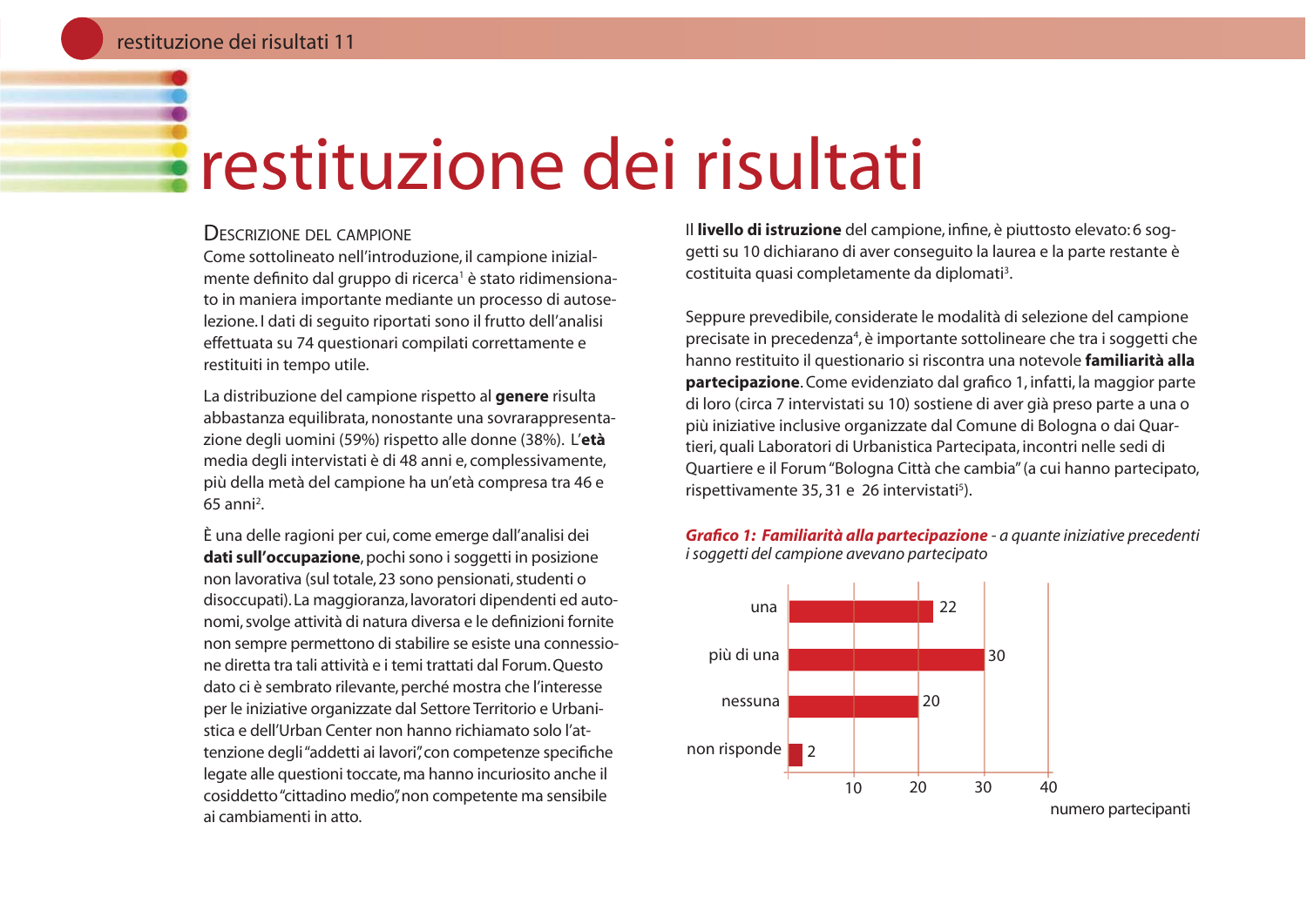#### **COMUNICAZIONE DELLE INIZIATIVE**

Al fine di informare la cittadinanza riguardo al Forum, il Settore Territorio e Urbanistica ha utilizzato diversi canali e mezzi di comunicazione, diretta e indiretta – e-mail e telefonate, volantini e cartoline, radio, tv e giornali, sito web del PSC, Urban Center, Laboratori in corso.

Più della metà del campione afferma di essere venuta a conoscenza del Forum attraverso e-mail e telefonate. avendo rilasciato il proprio indirizzo e il proprio numero in precedenti occasioni di confronto pubblico. Canali efficaci per raggiungere gli intervistati sono stati anche il sito web del Comune e del PSC e la partecipazione ai Laboratori<sup>6</sup>, mentre la comunicazione mirata attraverso volantini e cartoline e l'allestimento dell'Urban Center hanno contribuito in maniera meno significativa a diffondere l'informazione, così come il passaparola. Marginale, infine il ruolo dei mezzi di comunicazione di massa: il giornale ha raggiunto solo 3 intervistati, la radio nessuno.

La maggior parte dei rispondenti, inoltre, dichiara di aver utilizzato più canali - mediamente due- e analizzando le combinazioni possibili emerge che gli abbinamenti più significativi si hanno tra laboratori, e-mail, telefonate e sito web. È opportuno osservare che le risposte fornite riflettono le caratteristiche del campione: in generale le persone che partecipano ai laboratori spesso rilasciano i loro dati e di consequenza possono essere contattate direttamente, invitate a visitare il sito per approfondire gli argomenti trattati o, come in questo caso, interpellate per rispondere ad un questionario. Anche la variabile età che, presumibilmente, avrebbe potuto indicare scelte specifiche relative ai canali utilizzati, in particolare rispetto all'uso delle nuove tecnologie, non ha influenzato le risposte, sia per l'elevato livello di istruzione del campione, sia perché la compilazione del questionario presupponeva la conoscenza degli strumenti di comunicazione telematica.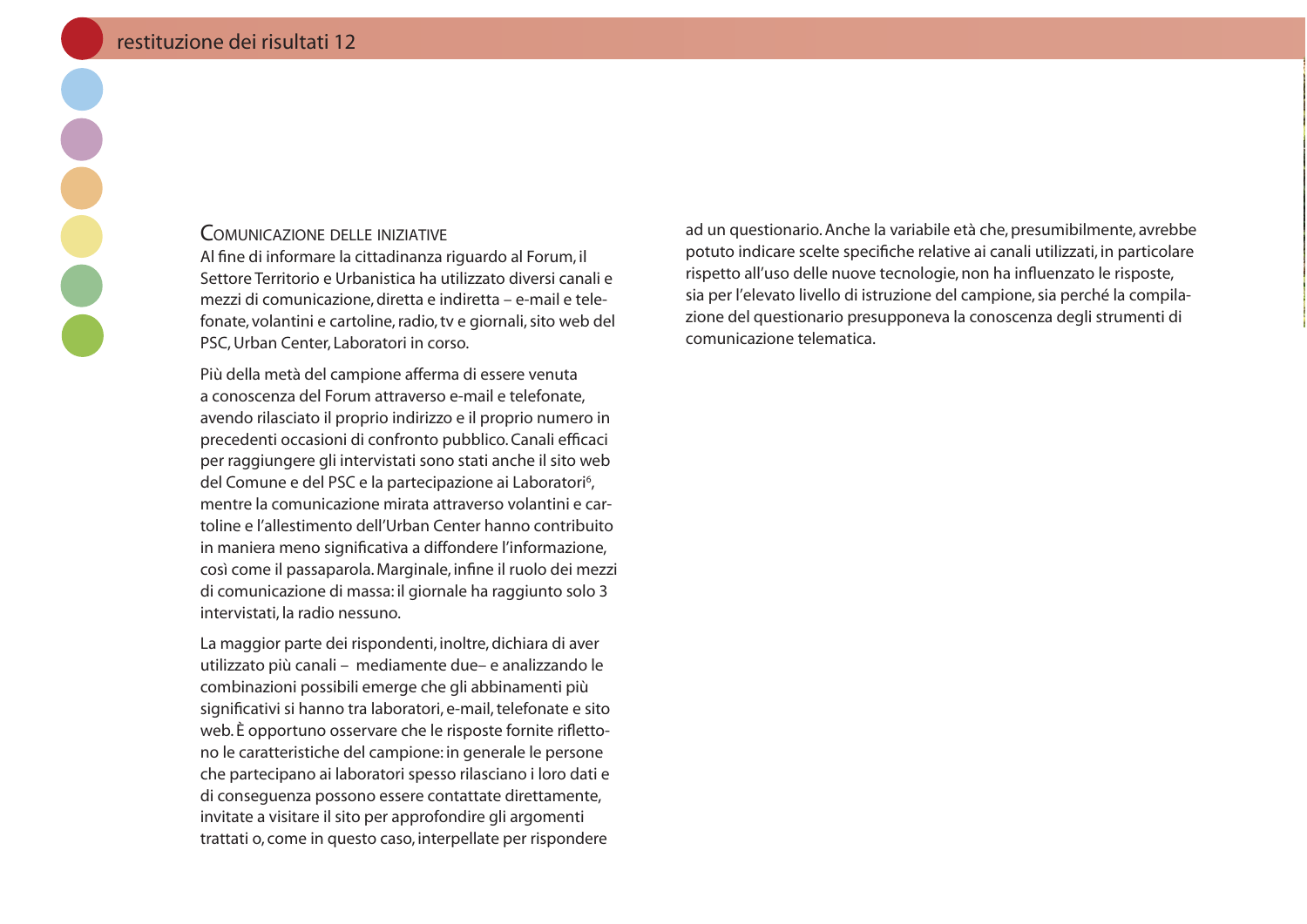

### partecipazione

«Se si vuole aumentare la partecipazione occorre dimostrare che in qualche modo può incidere sulle decisioni e azioni dell'Amministrazione» R.C.

«E' importante per il cittadino sentirsi partecipe delle scelte della città» D.B.

«La partecipazione è coinvolgimento e la maniera più congrua di avere il punto di vista di chi fruisce la città» Anonimo

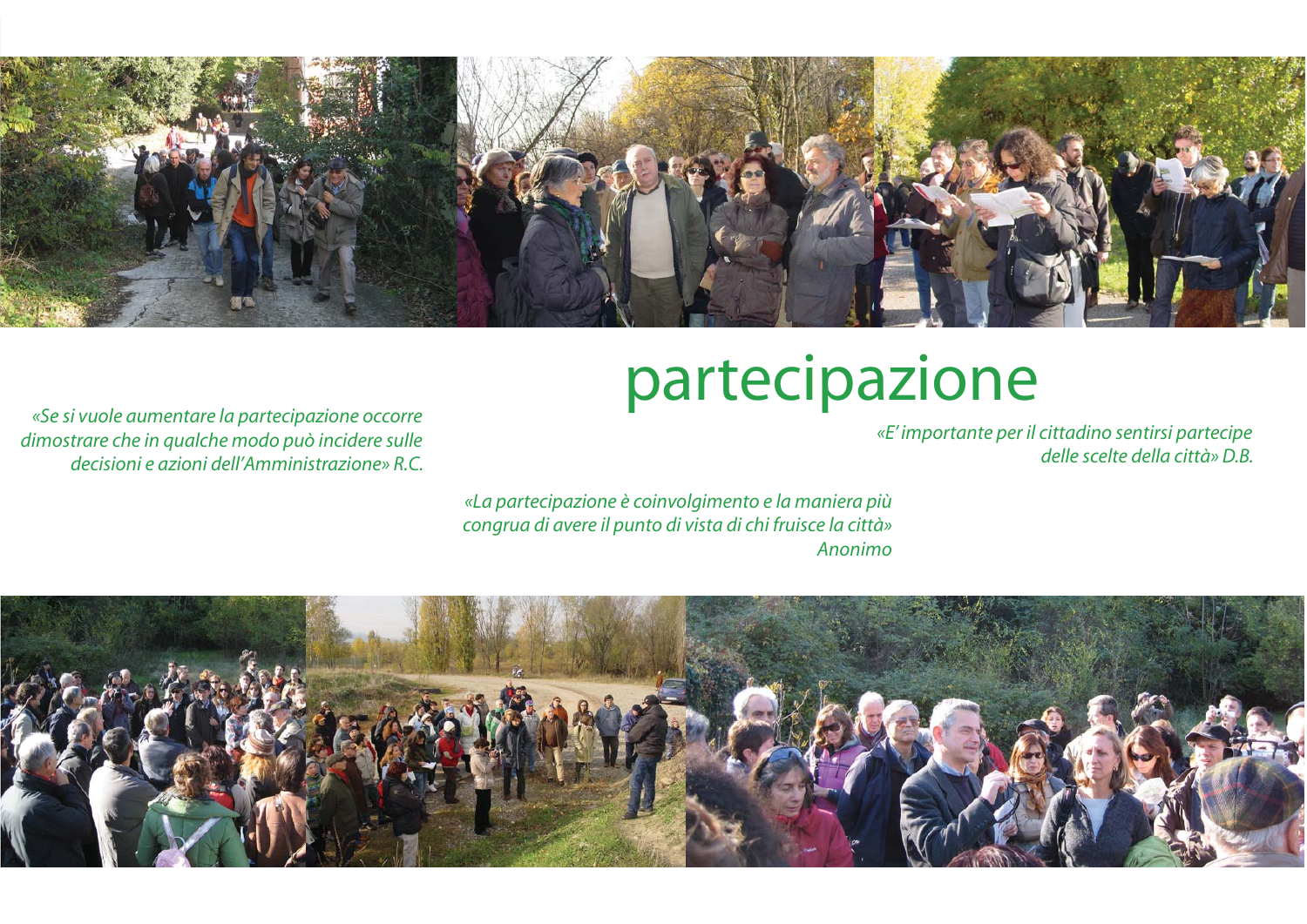#### MODALITÀ DI PARTECIPAZIONE

Una parte importante del questionario è stata destinata alla raccolta di informazioni relative alle modalità di partecipazione del campione, per comprendere se e in quale misura gli intervistati avessero preso concretamente parte alle iniziative – forum e trekking – organizzate per informare e discutere del PSC. Complessivamente emerge che gran parte del campione (54 su 74) ha partecipato almeno a un incontro del forum o a una delle escursioni sul territorio, essendo quindi in grado di rispondere anche alle domande di approfondimento ad essi correlate, in seguito analizzate<sup>7</sup>. In particolare alla domanda sulla partecipazione al forum hanno risposto positivamente circa 2/3 degli intervistati, mentre a quella sulla partecipazione al trekking circa 1/3 (si veda il grafico 2). È interessante notare che la quasi totalità dei soggetti che non avevano partecipato alle attività precedenti, è invece intervenuta nei forum e nei trekking di "Bologna si fa in Sette".

Grafico 2: La partecipazioine e Forum e Trekking - a quali attività i soggetti hanno partecipato (indicazioni sul totale di 74 rispondenti al questionario)



#### MOTIVAZIONI E RUOLO DEI PARTECIPANTI

Al fine di restituire correttamente il quadro dei dati relativi alle domande 4 (Cosa l'ha spinta a partecipare?) e 5 (In quale veste ha partecipato al forum?) è necessario considerare che, come specificato poco sopra, il campione a cui fare riferimento in questo caso è leggermente ridimensionato perché vanno compresi solo gli intervistati che hanno preso parte alle iniziative (54 su 74). A ciò si aggiunge il fatto che entrambe le domande hanno generato una porzione importante di non risposta, ossia una assenza di risposta alle domande fornite, che ha reso difficile rilevare le possibili connessioni tra la variabile "motivazione" e la variabile "ruolo", interessanti per la ricerca svolta.

Come mostra il grafico 3<sup>8</sup> la maggior parte dei rispondenti dichiara di aver partecipato all'iniziativa perché "interessato ai progetti futuri che riguardano lo sviluppo di Bologna", piuttosto che per "capire le trasformazioni che subirà la zona in cui risiede" o perché "le tematiche affrontate lo riguardano direttamente", denotando una propensione ad approfittare del dialogo in termini di occasione di confronto pubblico in senso più ampio (come le teorie attuali sulla partecipazione auspicano), invece che di strumento per difendere un interesse privato, come spesso accade.

Coerentemente, come evidenziato dal grafico 4<sup>9</sup>, in prevalenza gli intervistati affermano di aver partecipato in veste di "cittadino interessato al futuro della città", tuttavia appaiono significativi anche i gruppi costituiti da coloro che si sono considerati "residenti in zone interessate dalle trasformazioni" e gli "addetti ai lavori", motivati da ragioni "private" ma anche "pubbliche". Marginali invece gli attori che si ritengono coinvolti in veste di "studenti" o di "rappresentanti di associazione".

In ultima istanza il sopraccitato fenomeno di non risposta ostacola l'approfondimento dell'analisi della connessione tra le due variabili e allo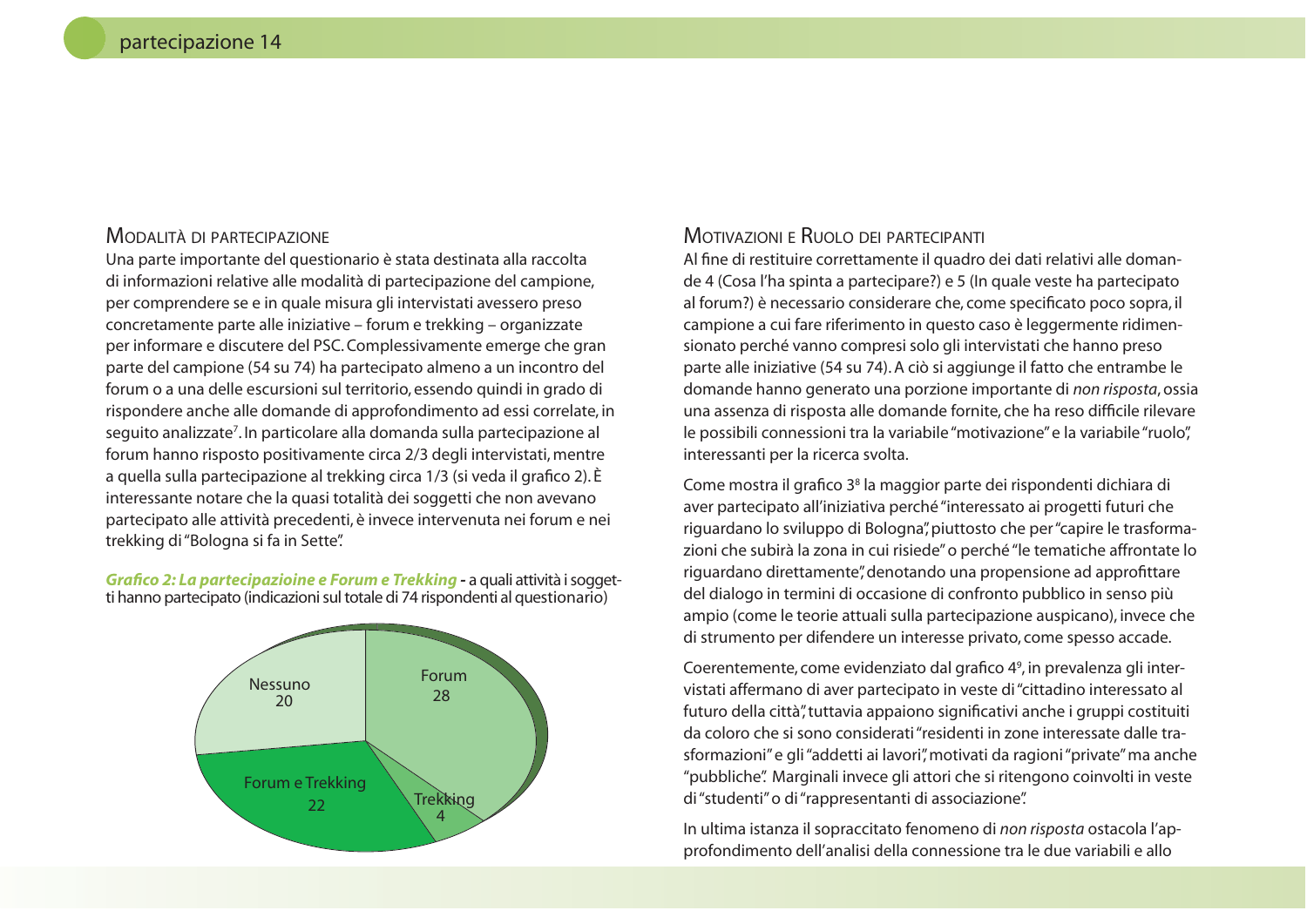stesso tempo evidenzia l'inevitabile difficoltà riscontrata dai cittadini nel ricondurre a definizioni univoche le motivazioni che li spingono ad agire e il ruolo che ricoprono, come richiede invece la forma del questionario. Il coinvolgimento nei processi partecipativi, inoltre, spesso travalica il semplice interesse, privato o pubblico, per il tema discusso, come forse

Grafico 3: Motivazioni alla partecipazione - cosa ha spinto i soggetti intervistati a partecipare alle iniziative forum e trekking



lasciano trasparire le opzioni di risposta relative alle motivazioni, e spinge verso la sfera più generale della democrazia diretta, come riconosce un intervistato affermando di partecipare per «Esercitare il mio diritto di consenso o di critica verso i politici che ho espresso con il mio voto e che attualmente amministrano questa città»(A.Q.).

Grafico 4: Ruolo dei partecipanti - in quale veste i soggetti intervistati hanno partecipato agli eventi del Forum

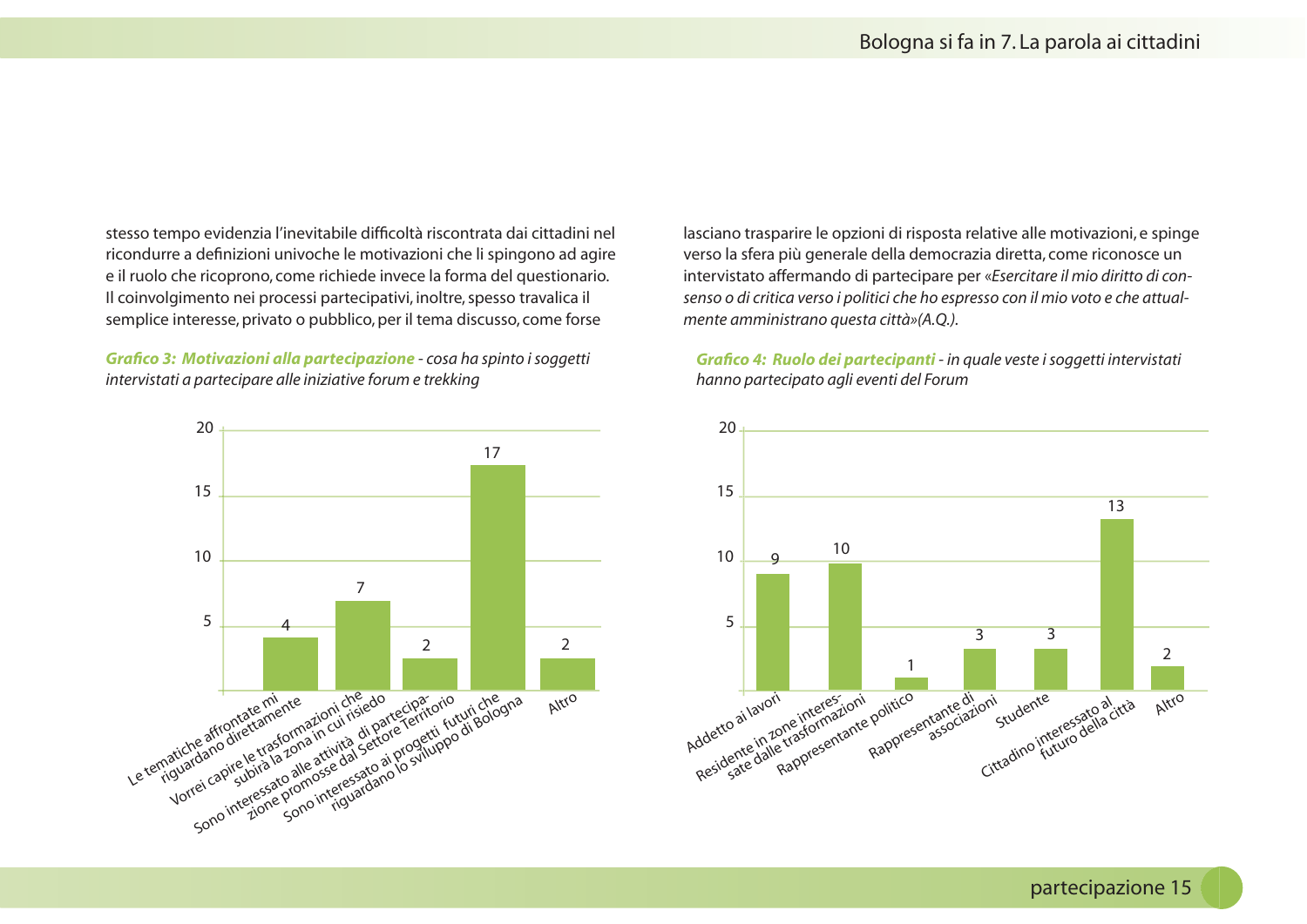

### gradimento delle iniziative

«Ritengo efficace l'abbinamento tra gli incontri/ dibattito e la visita direttamente sul luogo» S.F.

«Constatare sul "campo" le iniziative in atto, le trasformazioni che stanno avvenendo, i progetti allo studio, è molto più interessante di qualsiasi articolo o descrizione giornalistica» M.G.

«Le informazioni devono essere sintetiche e semplici, altrimenti sono interessanti solo per gli addetti ai  $lavori \times G.A.$ 

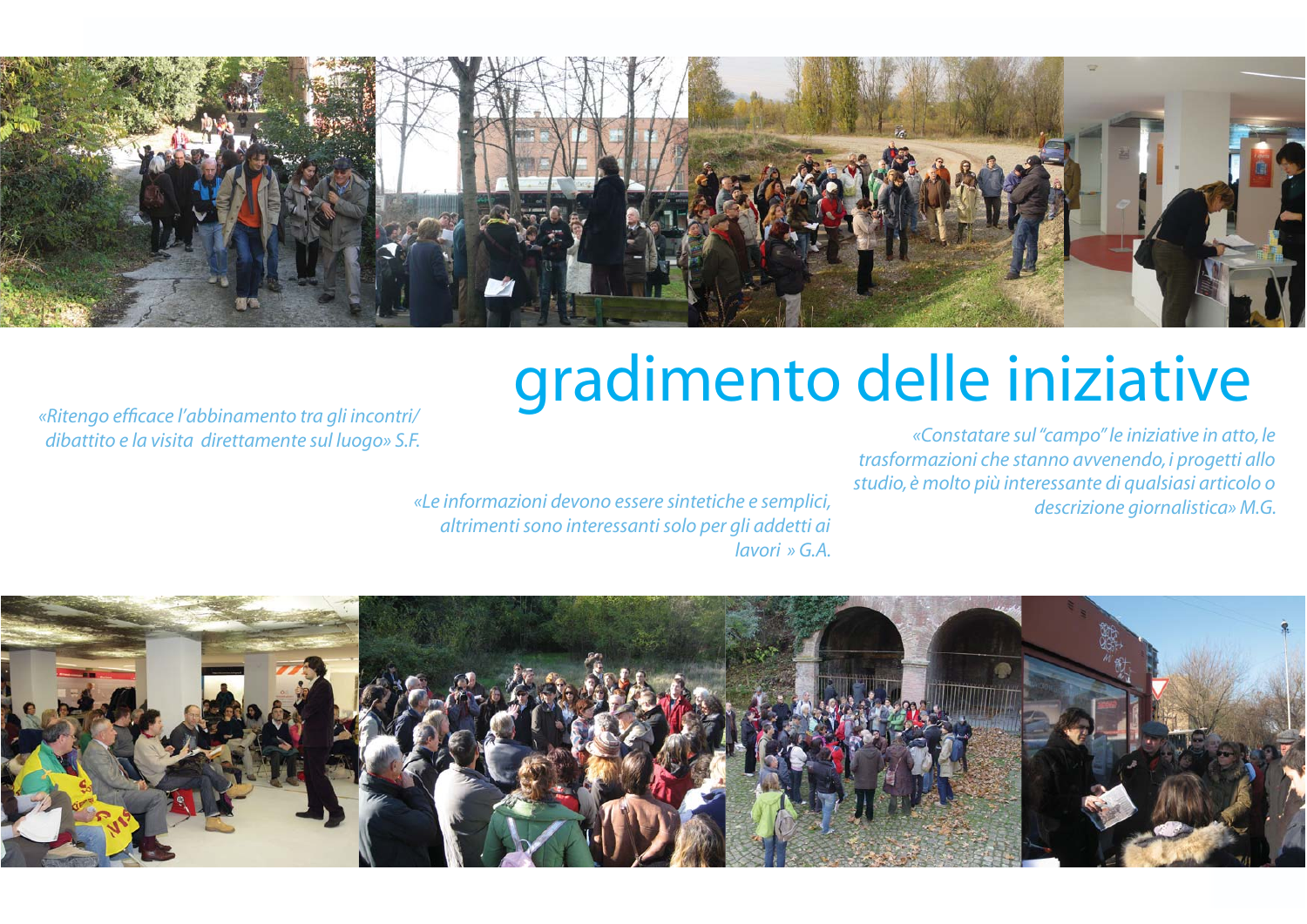#### **ASPETTATIVE**

Al fine di contestualizzare i dati relativi al grado di soddisfazione del campione nei confronti dell'iniziativa, è stato preventivamente chiesto agli intervistati quali fossero, secondo loro, gli obiettivi del forum, permettendo di esprimere anche più di una preferenza (domanda 7).

Come si evince dal Grafico 5<sup>10</sup>, coloro che hanno risposto percepiscono il Forum principalmente come occasione per parlare delle scelte pubbliche, per essere informati su ciò che l'amministrazione sta realizzando, ma anche per poter partecipare alle discussioni e far comprendere il loro punto di vista sui progetti, piuttosto che per recepire attivamente le istanze dell'istituzione. In sostanza lo definiscono una forma di partecipazione alle decisioni dell'amministrazione.

Seppure a prima vista la discriminazione fra i due poli individuati appare per lo più una questione formale, in realtà essa rivela quanto il termine "partecipazione" possa generare significati sostanzialmente diversi, o comunque gradi diversi di coinvolgimento, che vanno dalla semplice informazione unilaterale da parte dell'amministrazione verso la cittadinanza, alla possibilità offerta ai singoli cittadini di influire concretamente sulle scelte pubbliche. Il grado di soddisfazione dei partecipanti a un processo inclusivo dipende fortemente dalla comprensione del livello in cui si svolge la discussione.

In questo caso la maggior parte degli intervistati pare comprendere che l'iniziativa – avendo come oggetto un Piano già adottato e in fase di approvazione, al quale è possibile richiedere modifiche solo attraverso "Osservazioni Formali" previste per legge – rappresenta un modo per informare e discutere i/sui diversi punti di vista. Tale precisazione, sicuramente non esaustiva, può rappresentare un'utile premessa alla restituzione delle valutazioni e dei commenti dei partecipanti.

In generale va sottolineato che la quasi totalità dei rispondenti ha espresso un parere più che positivo nei confronti delle politiche di partecipazione realizzate dall'Amministrazione Comunale. Un solo intervistato ha espresso un parere polemico, affermando che l'obiettivo del forum era quello di dare ai cittadini "una pseudo parvenza di partecipazione alle scelte"

Grafico 5: Obiettivi attesi dalla partecipazione al Forum- gli obiettivi del Forum secondo l'opinione degli intervistati

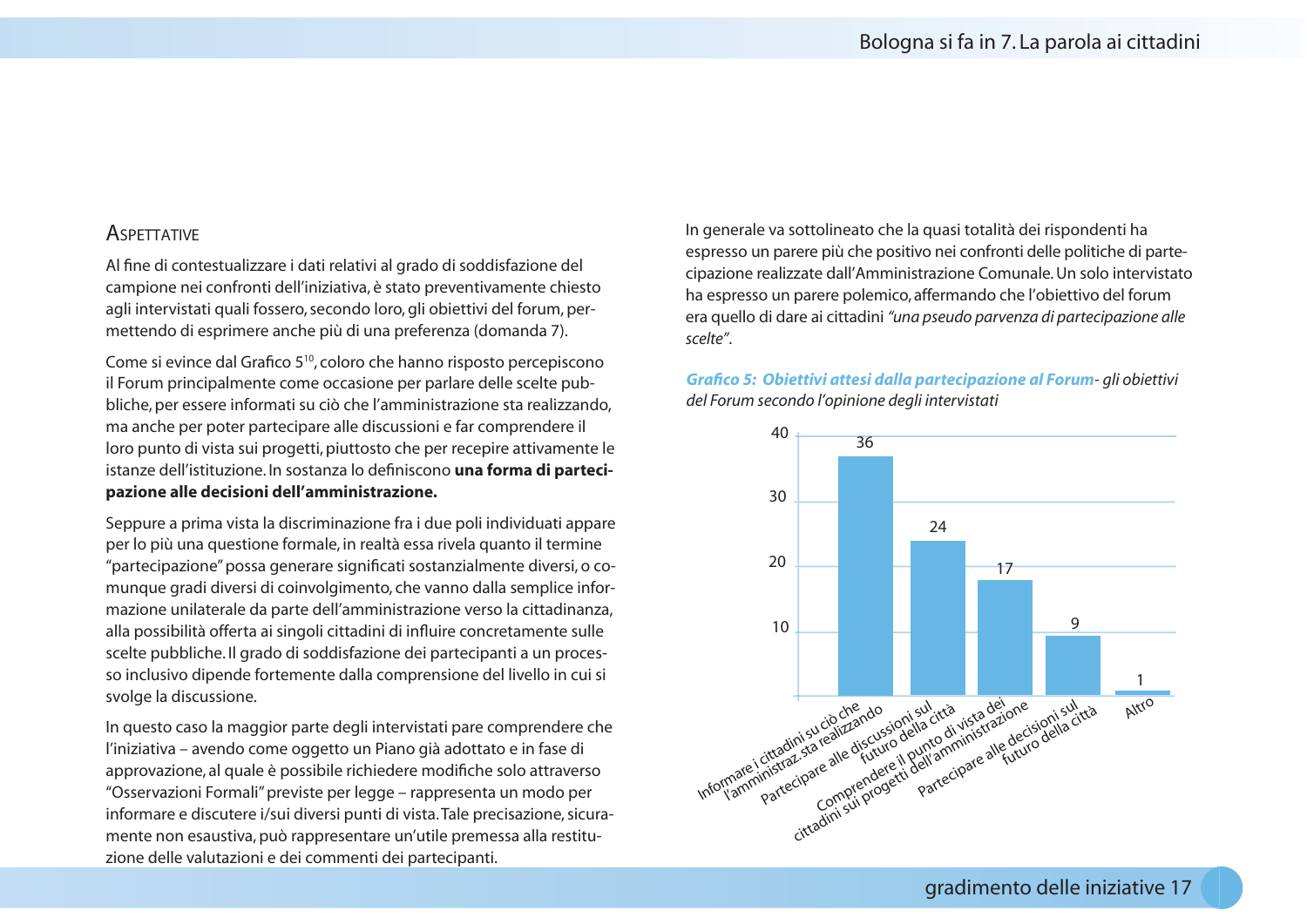#### **VALUTAZIONE INIZIATIVE SINGOLE**

Considerato che, come sottolineato in precedenza, non tutti gli intervistati hanno partecipato alle iniziative, è necessario ricordare che le risposte relative alle loro valutazioni fanno riferimento a sottocampioni composti da:

- 48 intervistati per il forum;
- 27 per il trekking.

Come mostra il grafico 6 la maggior parte di chi ha partecipato agli incontri di discussione si dichiara abbastanza soddisfatto; poche di consequenza sono le risposte negative. Il dato è confermato anche dalle risposte alla domanda 9 (Ora che il forum è concluso, vi riparteciperebbe?),





alla quale quasi tutti hanno risposto positivamente (45 intervistati su 48). Sebbene il numero dei partecipanti sia stato minore rispetto al forum, anche l'esperienza del trekking urbano ha destato molto interesse ed è risultata decisamente gradita. La quasi totalità dei rispondenti, infatti, come evidenzia il grafico 7, si è detta soddisfatta dell'esperienza alla quale ha preso parte<sup>11</sup>.

#### Grafico 7: Soddisfazione rispetto alla partecipazione al trekking urbano - risultati su 27 risposte totali



#### L'EFFICACIA DEL FORUM "BOLOGNA SI FA IN 7" NELLA COMUNICAZIO-NE DEL PSC E DEI SUOI OBIETTIVI

Al fine di valutare i commenti contenuti nelle risposte fornite alla domanda 12 (Ritiene che il forum e il trekking siano stati strumenti utili alla comunicazione del PSC? Perché?) abbiamo utilizzato due polarizzazioni: "positivo" e "negativo", che comprendono, rispettivamente, le opzioni "si" e "abbastanza" la prima e "no" e "poco" la seconda<sup>12</sup>.

Considerando che alcuni intervistati non hanno risposto (16 su 74), e altri non hanno apportato motivazioni o commenti, ma hanno solo espresso la loro preferenza generale sulla soddisfazione, i dati riportati fanno riferimento all'analisi della posizione di 45 intervistati.

Le motivazioni apportate dai 41 intervistati (su 53) che si sono posizionati sul **polo positivo** (36 "soddisfatti", 17 "abbastanza soddisfatti") si possono suddividere secondo tre indici:

il primo, che può essere denominato "Momenti informativi diretti", nel quale rientrano tutte le risposte relative al controllo che il cittadino può operare di persona su quanto gli viene comunicato, riguardo ai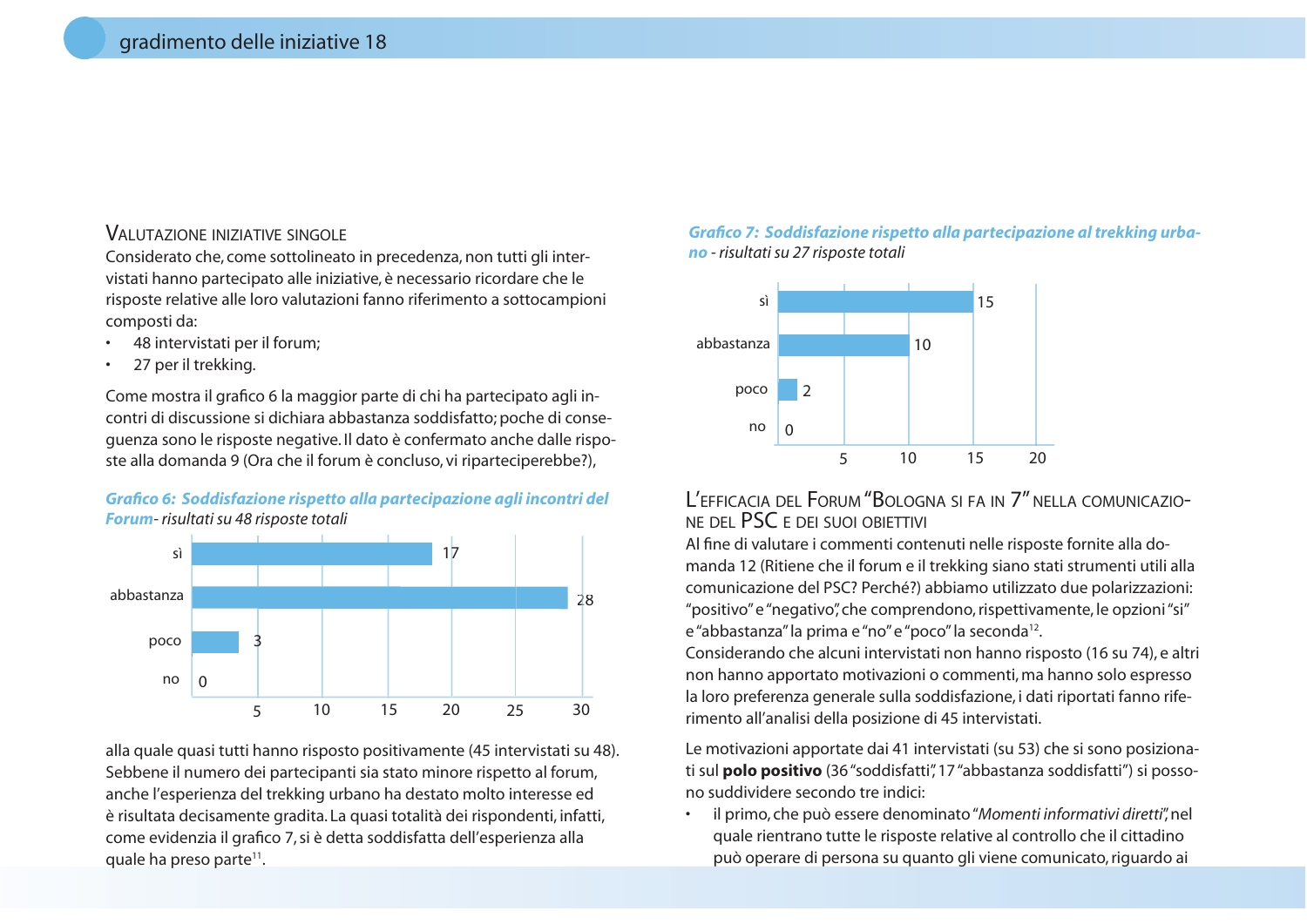cambiamenti del proprio quartiere e, più in generale, della propria città. In effetti, se si opera un'analisi ulteriore tra quanti hanno risposto in questo modo alla domanda e il ruolo che gli stessi ricoprivano durante i forum/trekking emerge che nove su venti sono "residenti in zone interessate dalle trasformazioni" e "cittadini interessati al futuro della città"<sup>13</sup>

- Il secondo indice, "Aggiornamento/dialogo/partecipazione", che raccoglie tutti i commenti che hanno per oggetto sia la definizione di democrazia partecipativa, sia il dialogo fra istituzioni e cittadini. Rientrano inoltre in questa categoria anche quanti sostengono che gli incontri sono fondamentali per avere un aggiornamento più preciso sulle decisioni che vengono prese al vertice. Anche in questo caso, se si incrocia questo dato con il ruolo, la maggior parte dei rispondenti coincide con i cittadini e i residenti interessati alle trasformazioni della città.
- Infine, il terzo indice positivo, "Commento costruttivo/positivo", che riguarda sia tutti coloro che hanno avanzato un commento riguardo la gestione degli incontri e dei trekking, sia coloro che lo hanno criticato in maniera utile e proficua dando anche consigli per possibili eventi futuri. Questa volta i ruoli dei soggetti che hanno partecipato ai forum e trekking sono più variegati: oltre ai cittadini e ai residenti, compaiono anche gli addetti ai lavori, i politici e i rappresentanti di associazioni

I commenti dei pochi intervistati (3 "poco soddisfatti" e 2 "non soddisfatti") che si collocano sul **polo negativo**, invece, fanno riferimento a due tipi di risposte:

il "Commento critico/polemico"; che comprende coloro che hanno avanzato critiche, anche pesanti, sull'organizzazione, lo svolgimento e in generale il forum e il trekking relativi al PSC di Bologna (sei rispondenti). Queste persone non hanno rivelato il loro ruolo all'interno delle discussioni, astenendosi semplicemente dal rispondere.

il "Commento negativo", che ingloba coloro che non sono assolutamente rimasti soddisfatti dagli incontri "Bologna si fa in sette".

E' bene soffermarsi anche su quanti non hanno espresso nessun commento libero, ma si sono limitati a rispondere con una crocetta (in totale 17). Di questi, 15 intervistati si posizionano comunque sul versante positivo e solamente tre hanno dichiarato di essere "poco soddisfatti" senza dare motivazioni al riguardo.

Concludendo, il cittadino "tipo" è rimasto abbastanza soddisfatto sia di come sono stati svolti gli incontri, sia delle informazioni che, grazie a questa nuova tipologia di dialogo tra amministratori e amministrati, è riuscito ad ottenere. In particolare è stata gradita la scelta di un metodo, semplice e diretto, capace di mettere a proprio agio il cittadino dandogli la possibilità di intervenire e di fare un proprio commento relativamente all'argomento trattato. L'idea di partecipazione, grazie ai forum e ai trekking, ha preso forma nelle menti dei bolognesi. Chi aveva già avuto precedenti esperienze, ha potuto operare un confronto e apportare commenti e critiche che rimangono una fonte importante e valida sia per la valutazione generale delle fasi di comunicazione del PSC, sia per la costruzione di proposte future di partecipazione.

Osservando il grafico 8 (pag. seguente), relativo alla domanda 13 ("Le sono chiari gli obiettivi del PSC?") si evince che, complessivamente, gli obiettivi sono sembrati chiari. Sebbene la lettura incrociata dei dati avrebbe potuto dare luogo a risultati interessanti, a causa del significativo fenomeno di non risposta alla domanda 5 ("In quale veste ha parteci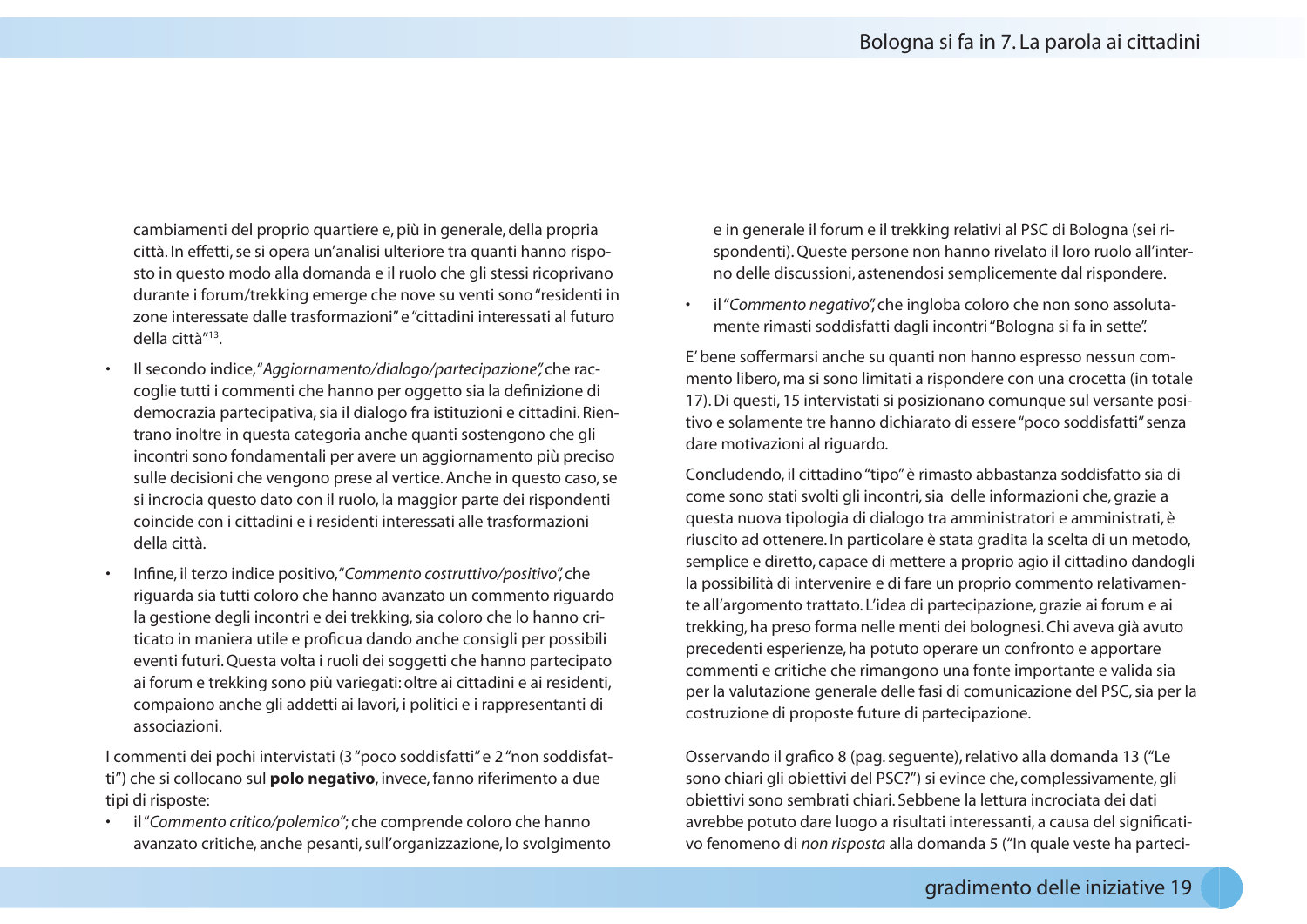pato al forum?"), già precedentemente segnalato, non è stato possibile verificare se esistevano differenze nella percezione degli intervistati a seconda del ruolo ricoperto nel corso dell'iniziativa.

Grafico 8: Valutazione dell'efficacia delle iniziative del Forum nella comunicazione del PSC - chiarezza degli obiettivi del PSC per gli intervistati

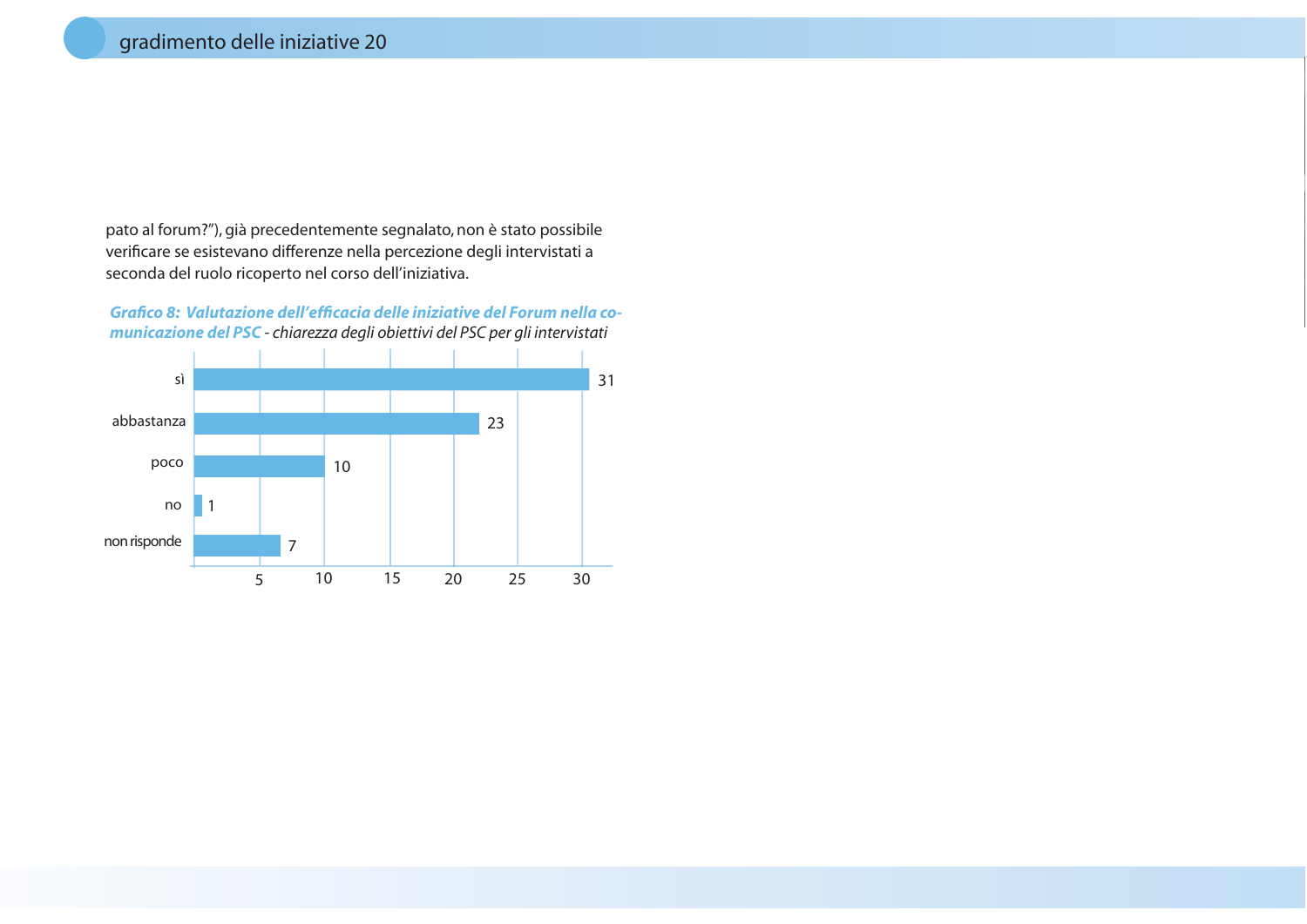

### le opinioni sul PSC e il futuro di Bologna

«Incentivare la comunicazione vera e diretta tra cittadino e amministrazione porta benefici ad entrambi» D.B.

«Occorre condividere con i cittadini i progetti strategici per lo sviluppo della  $c$ ittà» Anonimo

«Questa è la prima prova di partecipazione urbanistica nella nostra città, è un primo passo importante, ma in futuro si può fare di più» Anonimo

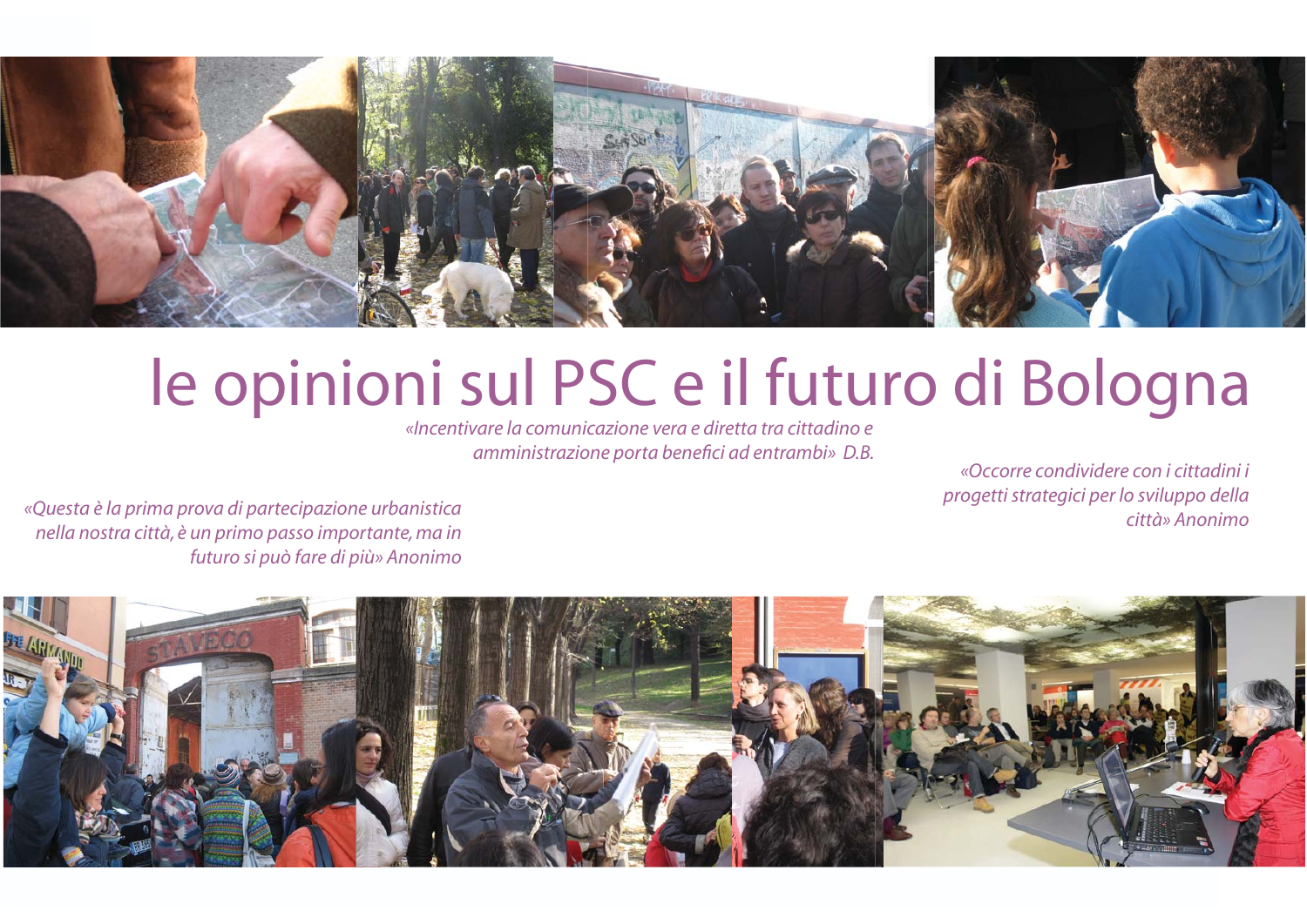#### LE OPINIONI SUL PSC

La domanda 14 (Cosa pensa in generale del PSC? Riuscirebbe a definirlo?), presupponendo una risposta aperta e libera, ha inevitabilmente generato una gran varietà di commenti, difficilmente sintetizzabili o interpretabili in maniera univoca. Ciononostante, è possibile tentare di delineare un quadro che ricostruisca l'andamento generale delle risposte.

Innanzitutto è necessario premettere che alcuni intervistati non hanno risposto a questa domanda (23 su 74) e che vi sono anche 8 soggetti che dichiarano di non essere in grado di definire e quindi commentare il PSC perché non detengono sufficienti informazioni a riguardo o perché pensano non sia la sede adequata per farlo.

Un'analisi approfondita dei risultati fa emergere una certa preponderanza di giudizi positivi rispetto a quelli negativi (33 i primi e 13 i secondi), ma allo stesso tempo mette in evidenza la difficoltà riscontrata dagli intervistati nel fornire una definizione chiara e precisa del PSC, anche se in precedenza avevano considerato chiari i suoi obiettivi (come mostra il grafico 8 - pag. 20).

In conclusione, sebbene tale difficoltà potrebbe essere stata generata anche dalla parziale ambiguità della domanda stessa, i dati rilevati fanno riflettere ancora una volta sulla complessità della natura del PSC, uno strumento ancora non metabolizzato dai cittadini.

#### PARTECIPARE ALLE SCELTE SUL FUTURO DELLA CITTÀ

Rispondendo all'ultima domanda del questionario<sup>14</sup> gli intervistati hanno potuto esprimere le proprie preferenze sugli strumenti che l'Amministrazione dovrebbe utilizzare in futuro per rendere noti gli orientamenti generali per lo sviluppo urbanistico della città. La discussione attraverso la formula dei laboratori e l'organizzazione di momenti informativi dedicati ai cittadini (come il forum "Bologna si fa in 7") sono le soluzioni maggiormente indicate dagli intervistati (rispettivamente 49 e 44 preferenze); considerano comunque importante anche la diffusione delle informazioni su giornali, tv e siti web del Comune e del PSC (26 preferenze). Marginale, invece, la porzione del campione che considera i sondaggi uno strumento utile per discutere con i cittadini e conoscere le loro valutazioni.

In generale questa domanda ha suscitato un certo interesse e alcuni intervistati hanno anche suggerito proposte e idee alternative per rendere più efficace il rapporto tra il cittadino e l'Amministrazione. Fra queste ad esempio, la possibilità di "costituire un forum indipendente di soggetti associati e singoli a scala sovra-comunale e dotarlo di strumenti tecnico-operativi per l'attivazione della partecipazione dei cittadini e per la redazione di proposte finalizzate ad usi del territorio sostenibili (rinnovo delle risorse naturali, relazioni sociali solidali, ...)" (M.P.), o di discutere i temi in oggetto "preventivamente con i cittadini mediante dibattiti pubblici nei quartieri che dovrebbero però anche avere potere decisionale in ambito locale e fortemente condizionante in ambito comunale, sempre a patto che Comune e Ouartieri rendano realmente note le problematiche da affrontare in modo capillare nella diffusione a tutta la cittadinanza, mantenendosi neutrali dagli interessi corporativi legati al partito di governo ma tesi unicamente alla ricerca del bene comune" (A.O.).

Esse confermano ciò che già appare dall'analisi delle singole preferenze, ovvero l'orientamento verso iniziative future che coinvolgano "chiunque abbia volontà di partecipare, trovando le formule appropriate" (Anonimo), che informino il cittadino e permettano di discutere preventivamente con l'Amministrazione le decisioni attinenti alle diverse realtà cittadine.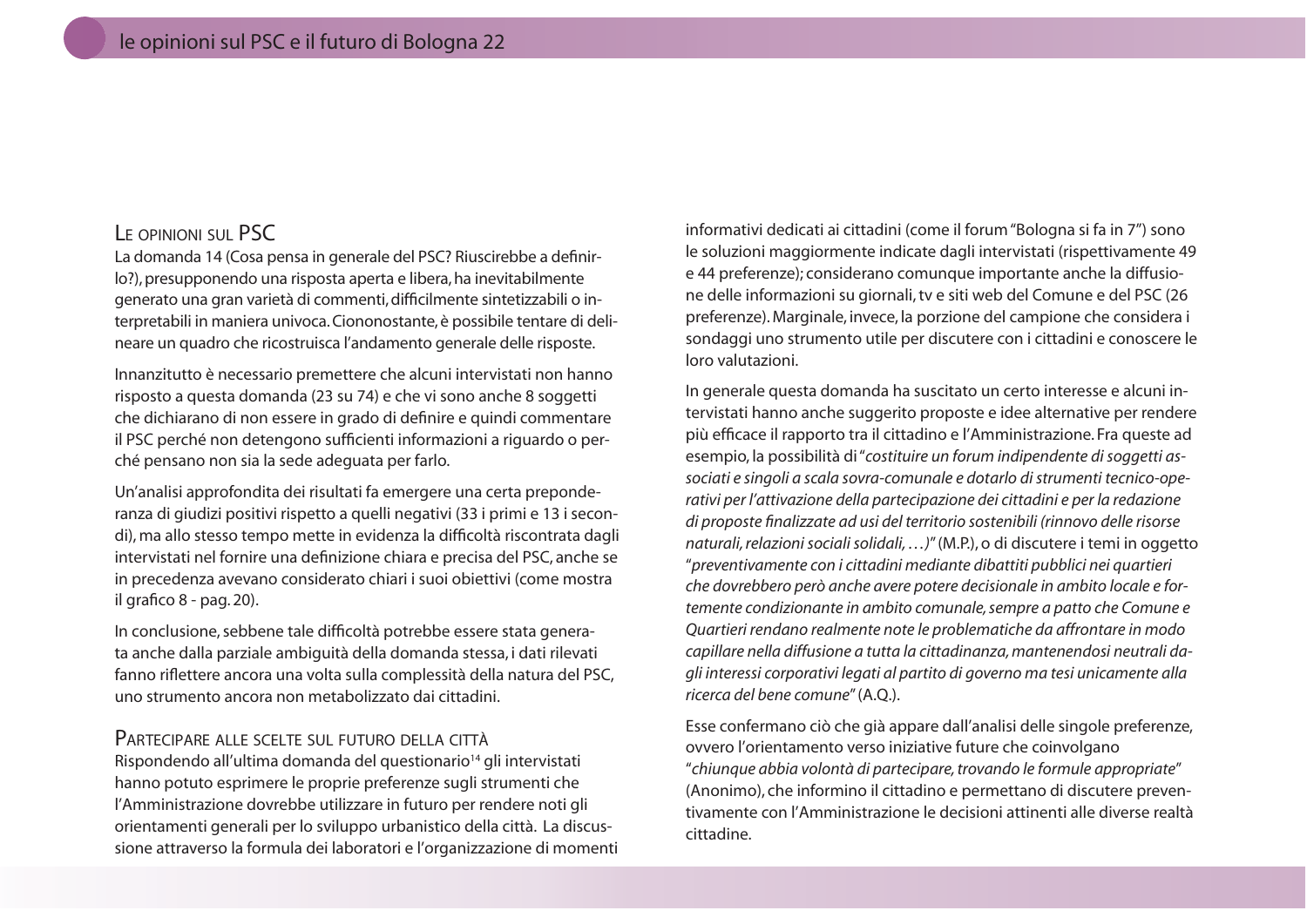#### **NOTE**

<sup>1</sup>Tale gruppo era costituito da tutti i soggetti che nel corso degli incontri del forum "Bologna și fa in Sette. La nuova stagione del PSC" e di precedenti iniziative di partecipazione, organizzate dal Comune e da Urban Center, hanno rilasciato il loro indirizzo e mail.

<sup>2</sup>A questa domanda 3 intervistati non hanno risposto.

<sup>3</sup> Solamente due gli intervistati che hanno frequentato la scuola dell'obbligo e 5 che non hanno risposto a questa domanda.

<sup>4</sup>Il riferimento è alla premessa metodologica.

<sup>5</sup> La domanda 1 (A quali iniziative aveva già partecipato prima del forum "Bologna" si fa in 7"?) ammetteva più risposte.

<sup>6</sup> Anche la domanda 2 (Come è venuto a conoscenza del Forum "Bologna si fa in 7") ammetteva più risposte. L'opzione "e-mail e/o telefonate" è stata scelta da 43 intervistati, "il sito web del Comune di Bologna e sito web del PSC" da 36 e "partecipazione ai Laboratori" da 25

<sup>7</sup> | 20 intervistati rimanenti, avendo comunque partecipato a iniziative precedenti ed essendo a conoscenza delle tematiche trattate dal questionario, hanno potuto esprimere le loro opinioni e i loro atteggiamenti rispondendo alle domande generali sull'iniziativa e sul PSC.

<sup>8</sup> I valori riportati escludono le non risposte degli intervistati che non hanno partecipato all'iniziativa "Bologna si fa in 7".

<sup>9</sup> Anche in questo grafico i valori riportati escludono le non risposte degli intervistati che non hanno partecipato all'iniziativa "Bologna si fa in 7".

<sup>10</sup> I valori riportati nel grafico sono stati espressi da un totale di 51 intervistati che hanno risposto a questa domanda. Tra i 23 soggetti che non hanno risposto, 12 avevano precedentemente dichiarato di non aver partecipato al Forum, 10 non l'avevano specificato, solo 1 ne ha preso parte non volendo tuttavia esprimere questo giudizio.

<sup>11</sup> Per un approfondimento delle valutazioni dei partecipanti è opportuno fare riferimento alla parte che segue dove si esplora il risultato delle domande aperte, offrendo un quadro certamente più ricco delle opinioni del campione

<sup>12</sup> In dettaglio i risultati si sono suddivisi come seque: 36 "soddisfatti", 17 "abbastanza soddisfatti", 3 "poco soddisfatti", 2 "non soddisfatti" e 16 non rispondono.

<sup>13</sup> Tra i rimanenti 11,7 non hanno rivelato il ruolo che ricoprivano, cioè non hanno risposto; 3 erano addetti ai lavori e 2 studenti.

<sup>14</sup> La domanda 16 (Riguardo al futuro, lei pensa che gli orientamenti generali per lo sviluppo urbanistico della città debbano essere: appresi attraverso particolari momenti informativi dedicati ai cittadini (come il forum "Bologna si fa in 7"), comunicati dai giornali, dalle tv e dai siti web del Comune e del PSC, discussi preventivamente con i cittadini mediante la formula dei Laboratori, discussi con i cittadini mediante sondaggi, altro) ammetteva più risposte.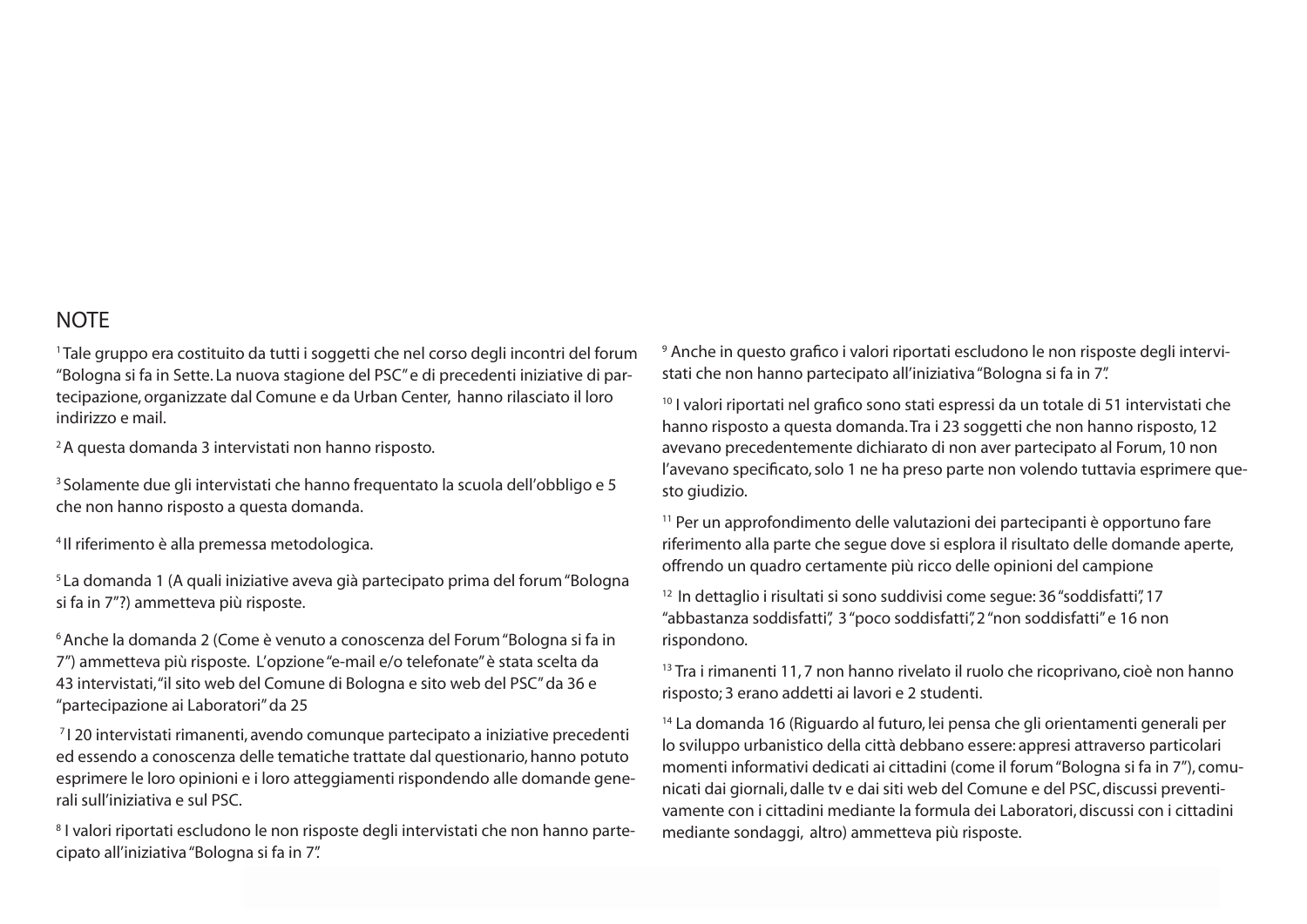#### il questionario 24

# **Eil questionario**

La comunicazione del PSC della città di Bologna - Questionario

Nome (facoltativo) Cognome (facoltativo)

Titolo di studio e che che il propiego di studio di studio di studio di studio di studio di studio di studio d

Quartiere di residenza

Città di interesse tra le sette del PSC (può indicare più risposte):

- città della Ferrovia  $\Box$
- $\Box$ città della Collina
- città della Tangenziale  $\Box$
- $\Box$ città del Savena
- $\Box$ città del Reno
- $\Box$ città della via Emilia Levante
- $\Box$ città della via Emilia Ponente

1) A quali iniziative aveva già partecipato prima del forum "Bologna

si fa in 7"?

- $\Box$  laboratori di urbanistica partecipata
- □ precedenti fasi del Forum Bologna Città che Cambia (anni 2005-2006)
- $\Box$  incontri nelle sedi di quartiere
- □ non avevo partecipato a nessuna iniziativa precedente

2) Come è venuto a conoscenza del forum "Bologna si fa in 7"?

(può indicare più risposte)

- $\Box$  partecipazione ai Laboratori
- $\Box$  volantini e cartoline
- $\Box$  e-mail e/o telefonate
- $\Box$  radio
- $\Box$  tv e giornali
- □ sito web del comune di Bologna e sito web del PSC (Piano Strutturale Comunale)
- □ Urban Center
- $\Box$  passaparola
- $\Box$  altro  $\Box$

Ha partecipato a qualche incontro del forum "Bologna si fa in 7"? Se sì risponda alle domande successive, altrimenti passi alla domanda n. 9.

- 3) A quali incontri ha partecipato? (può indicare più risposte)
	- $\Box$  città della Ferrovia
	- $\Box$  città della Collina
	- $\Box$  città della Tangenziale
	- $\Box$  città del Savena
	- $\Box$  città del Reno
	- $\Box$  città della via Emilia Levante
	- $\Box$  città della via Emilia Ponente

 $\Box$  altro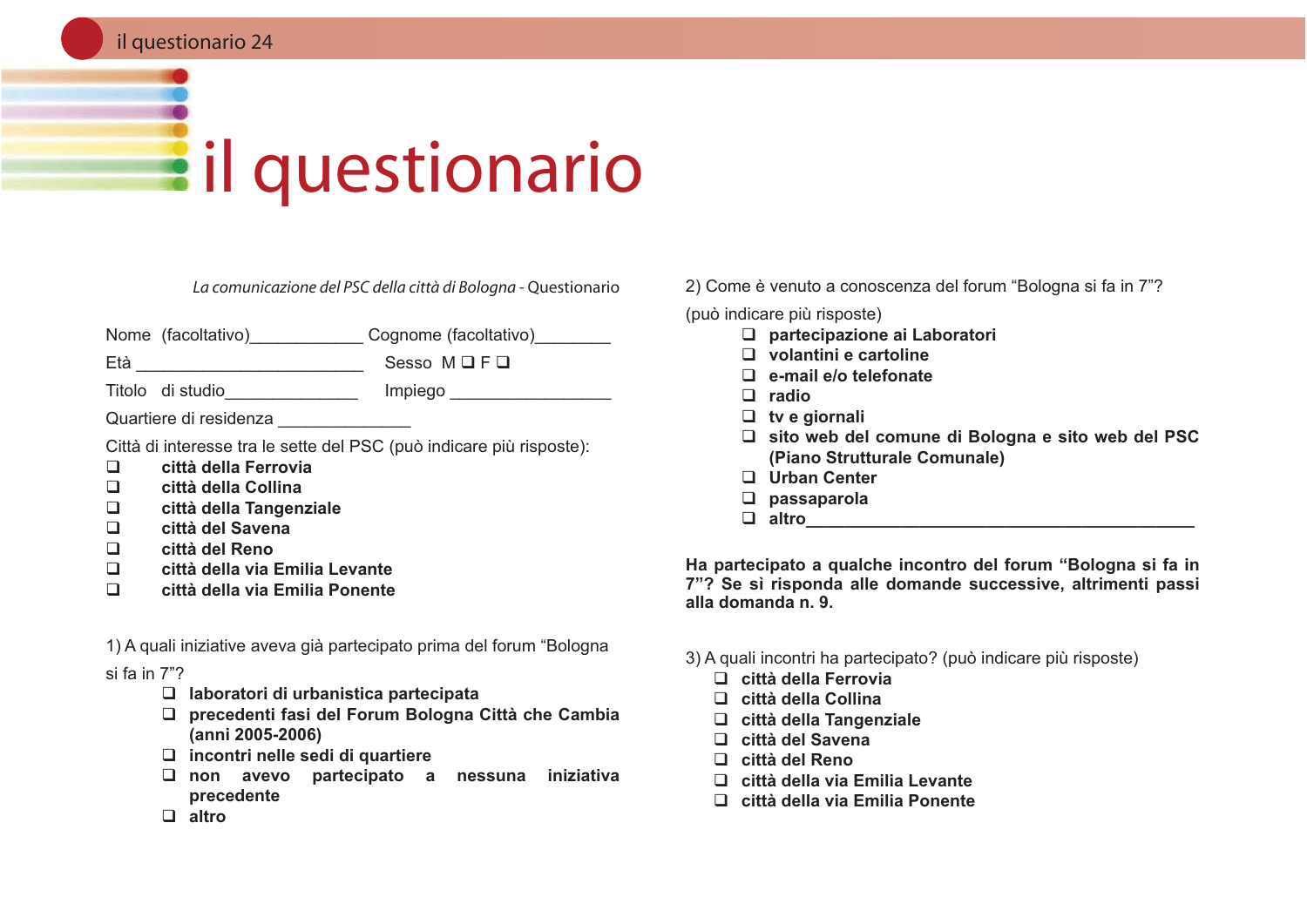4) Cosa l'ha spinta a partecipare? (indichi una sola risposta)

- $\Box$  le tematiche affrontate mi riquardano direttamente
- □ vorrei capire le trasformazioni che subirà la zona in cui risiedo
- $\square$  sono interessato/a alle attività di partecipazione promosse dal Settore Territorio e Urbanistica del **Comune di Bologna**
- $\square$  sono interessato/a ai progetti futuri che riguardano lo sviluppo di Bologna
- $\Box$  altro

5) In quale veste ha partecipato al forum? (indichi una sola risposta)

- $\Box$  addetto ai lavori
- $\Box$  residente in zone interessate dalle trasformazioni
- $\Box$  rappresentante politico
- □ rappresentante di associazione
- $\Box$  studente
- $\Box$  cittadino interessato al futuro della città
- $\Box$  altro

6) Alle discussioni del forum

- $\Box$  ho preso la parola
- $\Box$  ho solo assistito

7) Quali pensa che fossero gli obiettivi del forum? (indichi un massimo

di due risposte)

- $\Box$  informare i cittadini su ciò che l'amministrazione sta realizzando
- □ far partecipare i cittadini alle discussioni sui progetti legati al PSC
- □ comprendere il punto di vista dei cittadini sui progetti dell'amministrazione
- partecipare i cittadini alle decisioni  $\Box$  far dell'amministrazione
- $\Box$  altro

8) E' rimasto/a soddisfatto/a? **□ si □ abbastanza □ poco □ no** 

9) Ora che il forum è concluso, vi parteciperebbe di nuovo?

 $\Box$  si  $\Box$  no

10) Ha partecipato al Trekking Urbano? Se si a quale? (può indicare

#### più risposte)

- $\Box$  città della Ferrovia
- $\Box$  città della Collina
- □ città della Tangenziale
- □ città del Savena
- $\Box$  città del Reno
- $\Box$  città della via Emilia Levante
- □ città della via Emilia Ponente

il questionario 25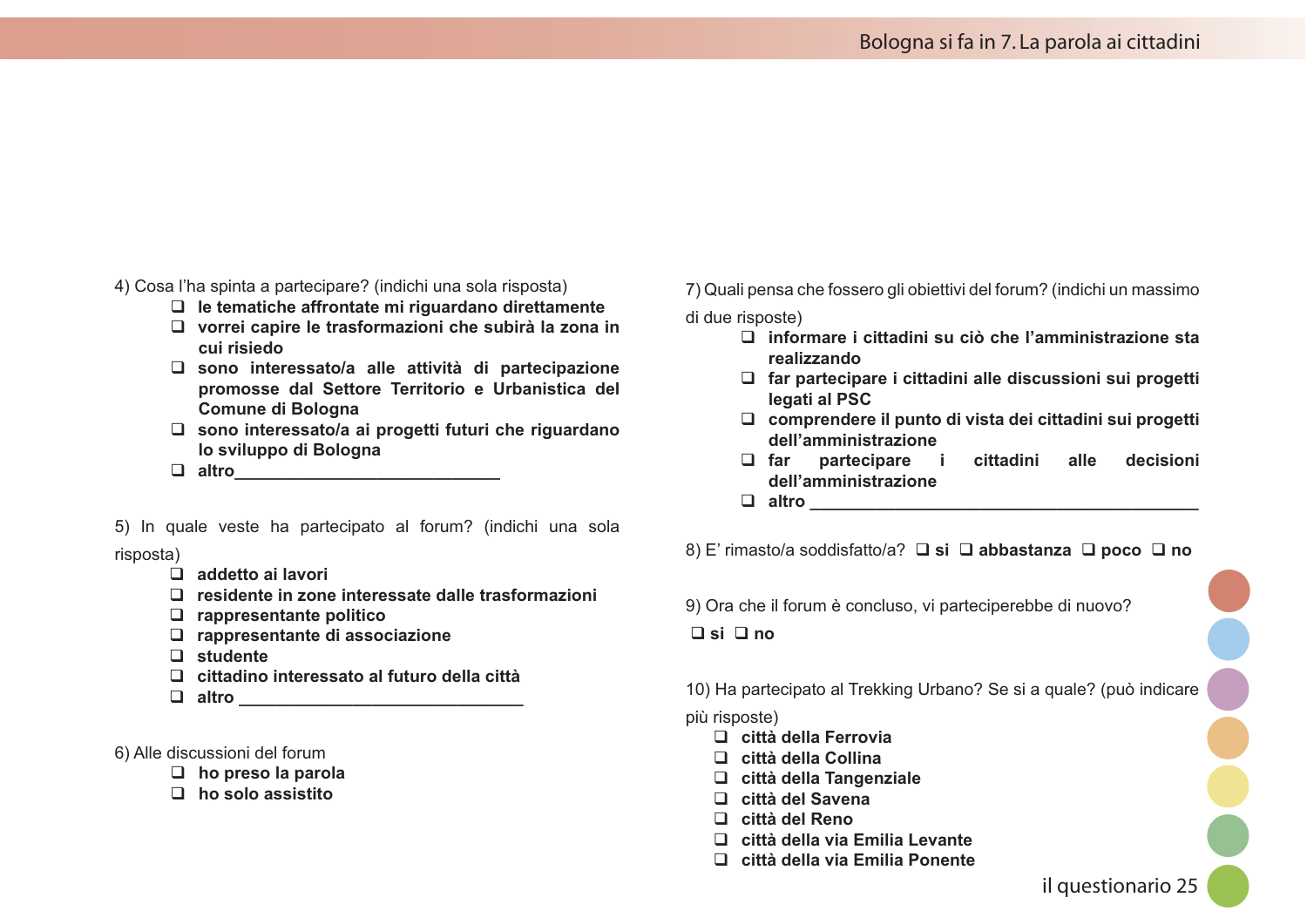11) E' rimasto/a soddisfatto/a?  $\square$  si  $\square$  abbastanza  $\square$  poco  $\square$  no

12) Ritiene che il forum e il trekking siano stati strumenti utili alla comunicazione del PSC? **Q** si **Q** abbastanza **Q** poco **Q** no 

13) Le sono chiari gli obiettivi del PSC?

 $\Box$  si  $\Box$  abbastanza  $\Box$  poco  $\Box$  no

14) Cosa pensa in generale del PSC di Bologna? Riuscirebbe a definirlo?

15) Ha utilizzato il sito web del PSC e/o il Forum Cartografico?  $\Box$  Si  $\Box$  no

ha commenti da fare sul sito e sul Forum Cartografico?

16) Riguardo al futuro, lei pensa che gli orientamenti generali per lo sviluppo urbanistico della città debbano essere (indichi un massimo di due risposte)

- □ appresi attraverso particolari momenti informativi dedicati ai cittadini (come il forum "Bologna si fa in 7")
- □ comunicati dai giornati, dalle tv e dai siti web del Comune e del PSC
- □ discussi preventivamente con i cittadini mediante la formula dei Laboratori
- $\Box$  discussi con i cittadini mediante sondaggi
- 

Commenti personali

Grazie per la partecipazione!